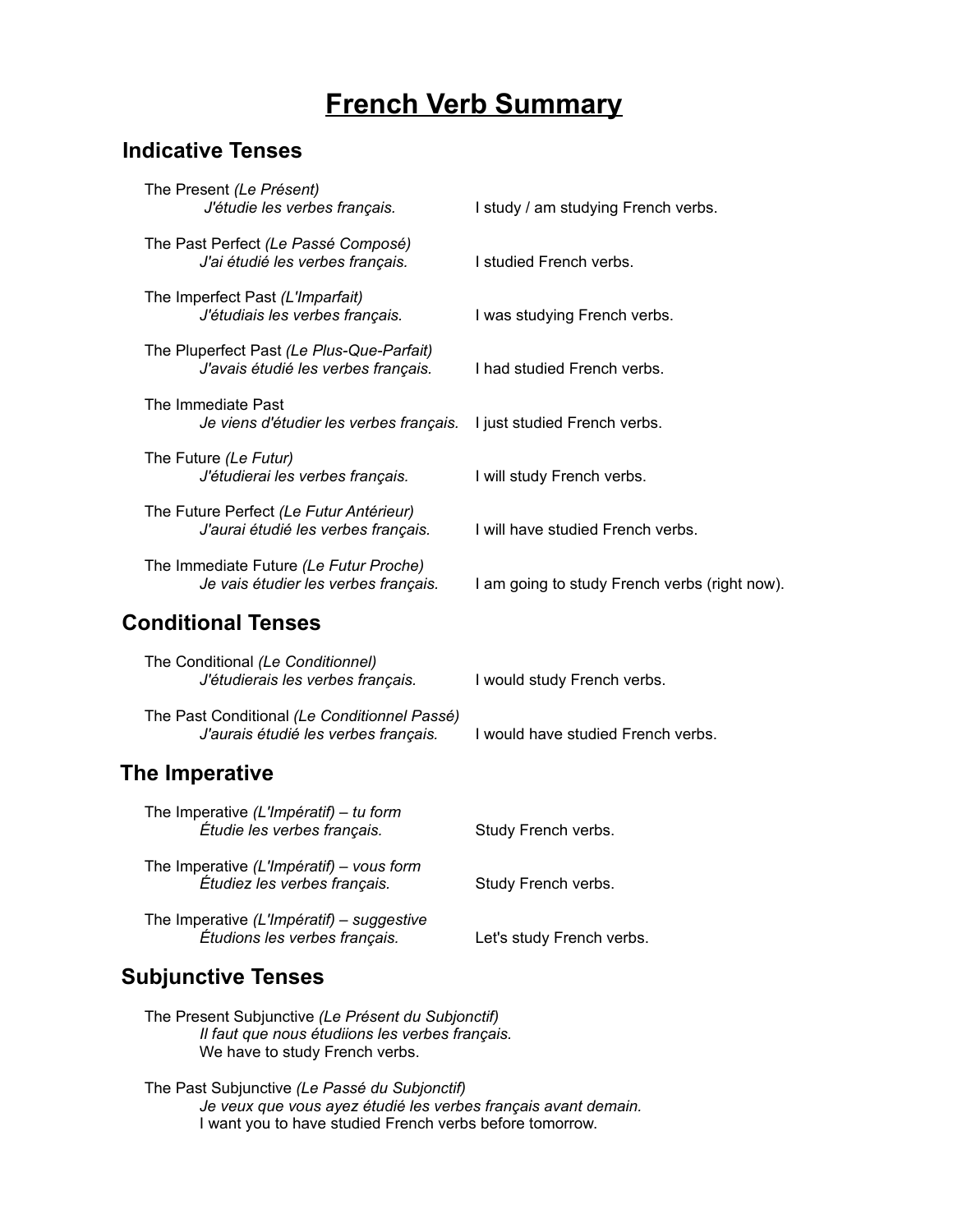# COMPOUND CONJUGATIONS

## *être/avoir* **auxiliary usage**

Compound tenses are formed using a conjugated form of *être* or *avoir* plus the past participle of the verb. Most verbs use *avoir,* with the following two exceptions (in which case *être* is used):

1) Reflexive verbs- all reflexive verbs use *être* as the auxiliary verb

*Je me suis levé les mains.* I washed my hands.

2) The so-called "house" verbs: *aller, arriver, devenir, entrer, mourir, naître, partir, rester, retourner, revenir, tomber, venir.* Also included in this list are 5 other verbs that use *avoir* when used with a direct object, and *être* otherwise (the meaning of the verb changes slightly depending on the presence of a direct object):

### *descendre*

*Elle est descendue vite. Elle a descendu la valise.*

She came down quickly. She brought down the suitcase.

### *monter*

*Elle est monteé vite. Elle a monté l'escalier.* She went up quickly. She went up the stairs.

*passer* (*note: se passer, "to take place", is a different verb from passer)* 

*Elle est passée chez moi. Elle m'a passé le sel.* She came by my house. She passed me the salt.

*Elle a passé l'examen.*  She took the test.

### *rentrer*

*Elle est rentrée tôt. Elle a rentré le chat dans la maison.* She returned early. She brought the cat into the house.

*sortir*

*Elle est sortie heir soir. Elle a sortie son mouchoir.* She went out last night. She took out her handkerchief.

# **Participle Agreement**

When using a compound tense, there are certain cases when the ending of the part participle is changed to agree in gender and number of another object in the sentence (subject or direct object). There are three main cases in which this happens:

1) *être* verbs- the "house" verbs listed above, when using *être* as the auxiliary verb, change the past participle to agree in gender and number with the subject. Note that *montrer, descendre, passer, rentrer,* and *sortir* do not use *être* as their auxiliary verb when they have a direct object, and in those cases, the past participle remains unchanged (see the examples above for details).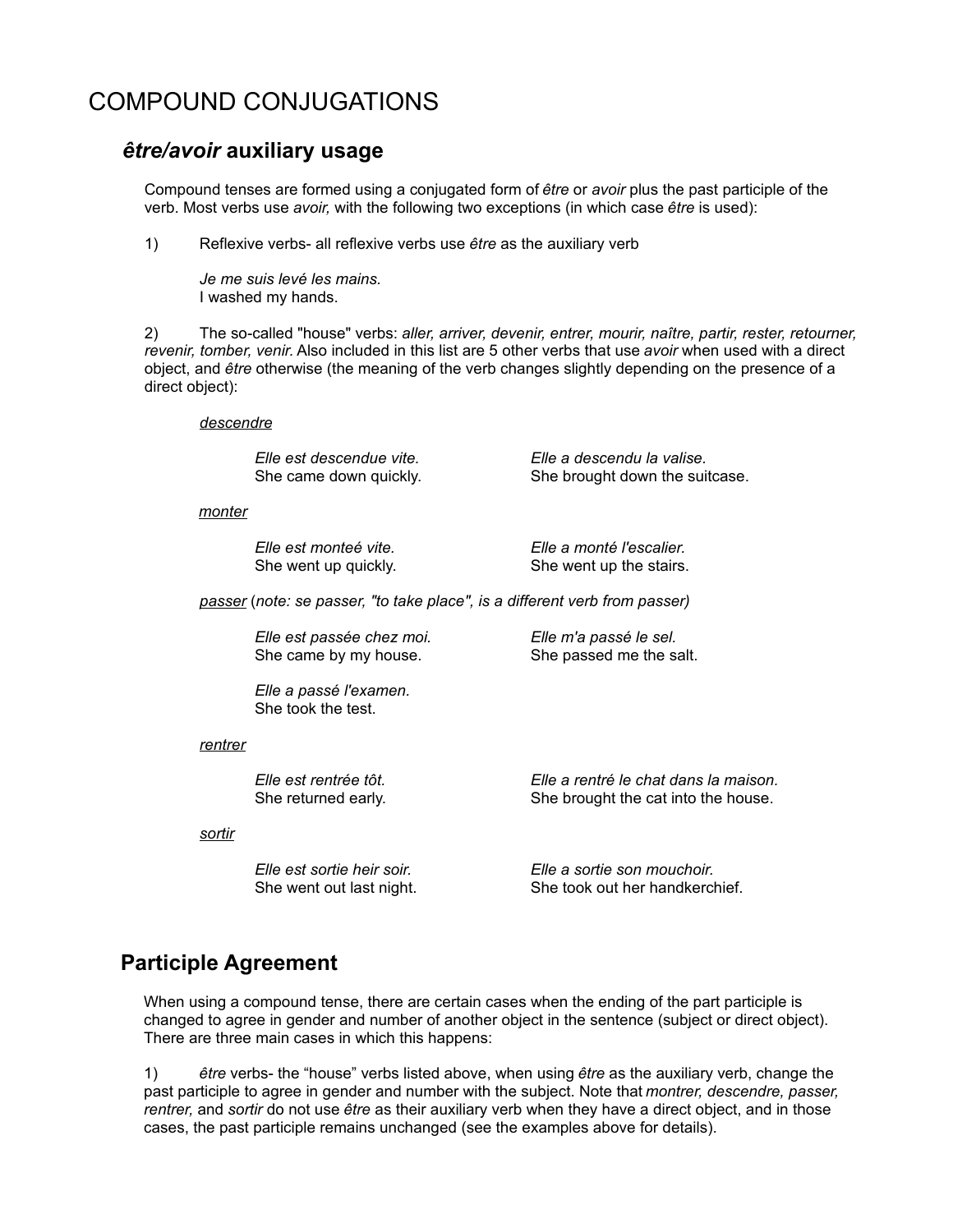*Il est allé au cinema heir soir. Elles sont allées au cinema hier soir.* They (f) went to the movies last night.

*Nous avons acheté une nouvelle voiture. Nous sommes arrivés á la heure.*  We bought a new car. The same we arrived on time.

2) When the compound verb appears with a preceding direct object, the past participle agrees with the direct object.

*J'ai descendu les valises.* (no agreement; the direct object follows the verb) I took down the suitcases.

*Tes valises? Je les ai descendues.* (agreement; the direct object precedes the verb) Your suitcases? I took them down.

*Quelles valises est-ce que tu as descendues?* (agreement; the direct object precedes the verb)

Note that this is totally independent of *avoir/être* usage:

*J'ai perdu mes portefeuilles. Ces sont les portefeuilles que j'ai perdus.*  I lost my wallets. These are the wallets that I lost.

3) Reflexive verbs have past participles that agree with the subject/object, but only if the reflexive pronoun is a direct object. This is really just a special case of the second case (listed above):

*Elle s'est lavée. Elle s'est lavé les mains.*  She washed herself. She washed her hands.

Note that some verbs, like *parler* and *téléphoner* only take indirect objects *(á)*, and as such the past participle does not change in compound tenses:

*Ils se sont téléphoné. Elles se sont parlé.* They called each other on the phone. They talked to each other.

# **Pronoun/Negative/Adverb placement**

All personal and adverbial (*y* and *en*) pronouns precede the auxiliary verb:

*Je te l'ai donné. Nous y serons allés.* I gave it to you. The same state of the We will have gone there.

When a compound tense is used with a negative construction, or with an adverb, the additional words surround the auxiliary verb, or in other words, appear after the auxiliary verb but before the part participle:

*Si je n'avais pas lu le livre, j'aurais mieux aimé le film.*  If I hadn't read the book, I would have enjoyed the movie better.

*Je n'ai pas le fait. Nous n'aurions jamais su.* I didn't do it. The same state of the second we never would have known.

If you have both an pronoun and a negative adverb,

There are two exceptions to this: when using the past infinitive (negative constructs precede the verb as a single unit), and when using the negative pronouns *personne, nulle part,* and *aucun* (the pronouns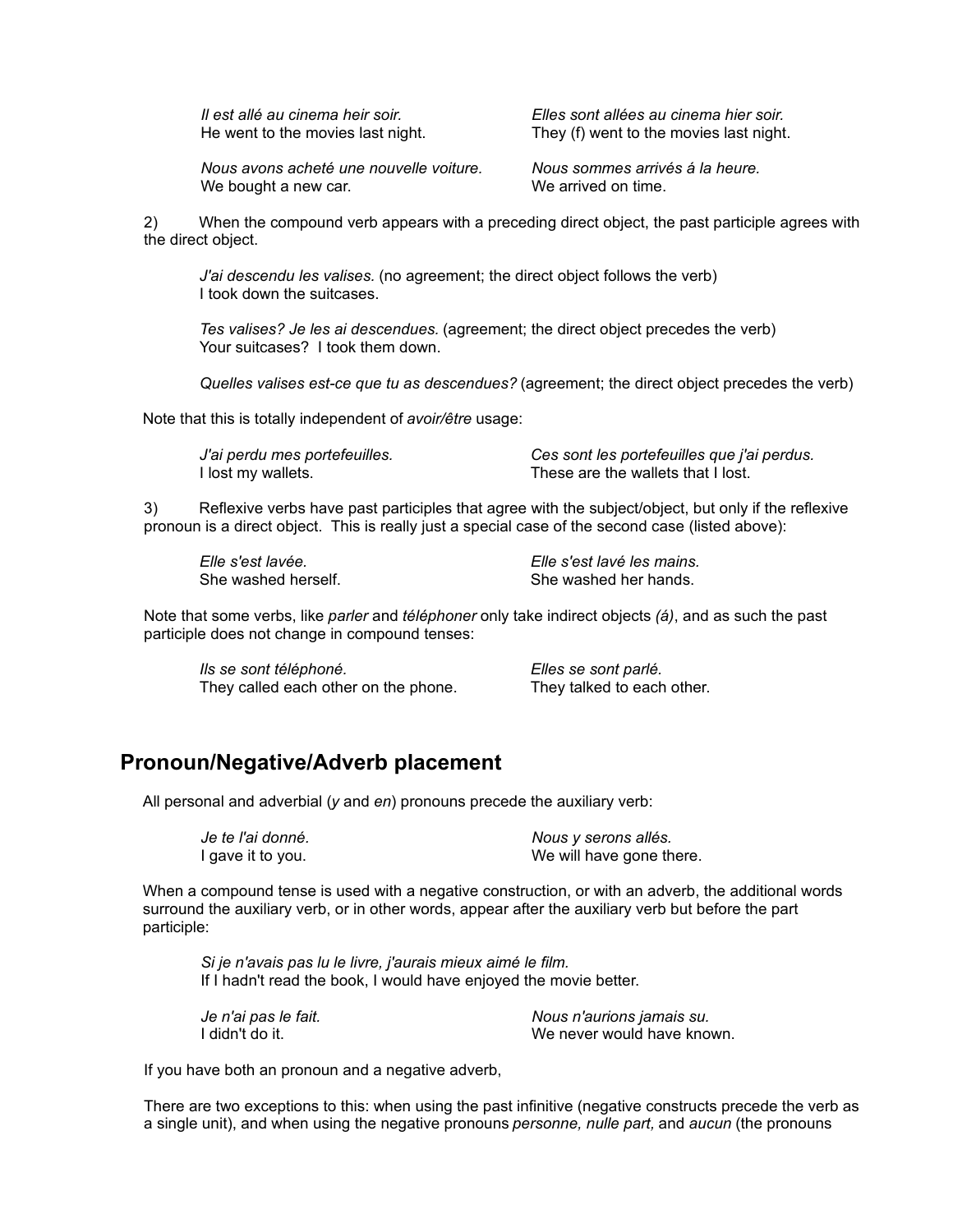follow the part participle):

*J'espère ne pas avoir perdu. Je n'ai vu personne.* I hope I didn't lose. I didn't see anyone.

*Je ne l'ai trouvé nulle part.* I didn't find it anywhere.

# PRESENT/PAST PARTICIPLES

# **The Present Participle** *(le Participe Présent)*

### **Formation:**

Take the *nous* form of the present, drop the *-ons* and add *-ant*

### **Usage:**

To tell how someone is doing something, or describe a simultaneous action:

| Je suis partie en courant. | En ouvrant son sac, elle en sort une photo.    |
|----------------------------|------------------------------------------------|
| I took off at a run.       | Opening her purse, she takes out a photograph. |

Also used to show cause and effect; or the manner in which things are done:

|                                 | Il gagne d l'argent en lavant des voitures. |
|---------------------------------|---------------------------------------------|
| He makes money by washing cars. |                                             |

*On ne maigrit pas en mangeant des glaces.* You don't get thinner by eating ice cream.

The present participle can also be used as an adjective, in which case it usually agrees in gender and number with noun it modifies:

*de l'eau courante les numéros gagnants des histoires touchantes* running water the winning numbers touching stories

### **Note:**

When verbs take a pronoun, it comes before the present participle:

*Je retiens l'homme en l'interrogeant à nouveau.* I stopped the man, asking him more questions.

### **Important Irregulars:**

*ayant (avoir), étant (être), sachant (savoir)*

# **The Past Participle** *(le Participe Passé)*

### **Formation:**

Take the infinitive form of the verb, drop the ending (*-er, -ir, -re*) and add *-é* for *-er* verbs, *-i* for *-ir* verbs, and *-u* for *-re* verbs.

### **Usage:**

The past participle is used in many compound tenses; please refer to those sections for details on its usage.

### **Note:**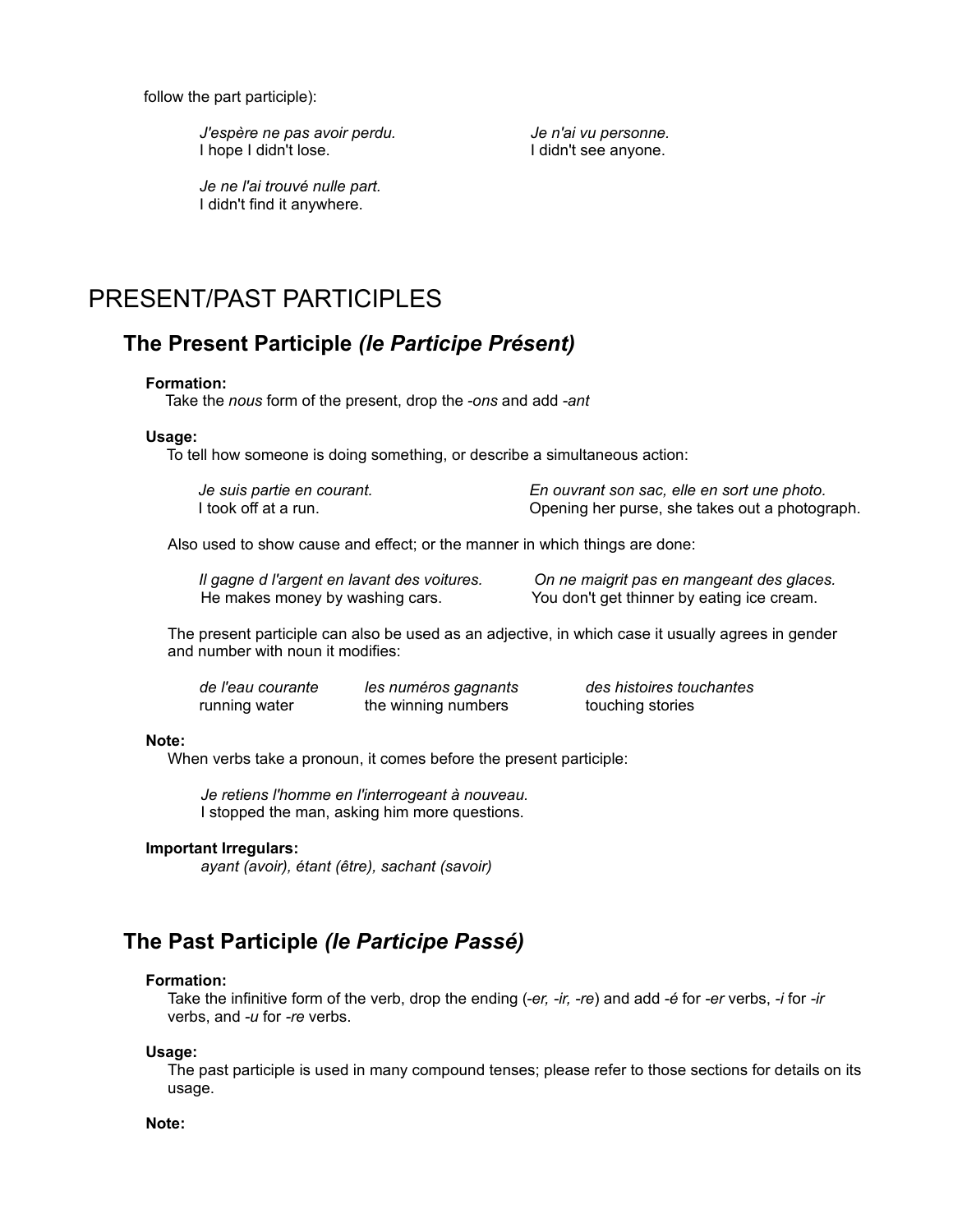When used in a compound tense with the verb *être* the past participle agrees in number and gender with the subject.

| Elle est arrivée à Paris. | Les garçons sont arrivés à Paris. |
|---------------------------|-----------------------------------|
| She arrived in Paris.     | The boys arrived in Paris.        |

When used with a reflexive verb, this gets a little complicated. In such a case, the past participle agrees with the reflexive pronoun if and only if it is the direct object (the reflexive pronoun is the direct object if it is what is receiving the action).

*Elle s'est* lavée. *Elle s'est lavé les cheveux.* She washed herself. She washed her hair

When used in a compound tense with the verb *avoir* the past participle agrees in number and gender with a proceeding direct object (note that this extends across phrase boundaries, as in the last example).

*Où sont les petits gâteaux? Paul les a mangés.*  Where are the little cakes? Paul ate them.

*Qui a écrit les lettres? Paul les a écrites.* Who wrote the letters? Paul wrote them.

*Paul a oublié le nom de la personne que nous avons recontrée ce matin.* Paul forgot the name of the person whom we met up with this morning.

### **Important Irregulars:**

| asseoir - assis    | avoir - eu      | boîre - bu        |
|--------------------|-----------------|-------------------|
| conduire - conduit | courir - couru  | couvrir - couvert |
| craindre - craint  | croire - cru    | devoir - dû / due |
| dire - dit         | écrire - écrit  | être - été        |
| faire - fait       | falloir - fallu | $line - Iu$       |
| mettre - mis       | mourir - mort   | naître - né       |
| offrir - offert    | ouvrir - ouvert | paraître - paru   |
| plaire - plu       | pouvoir - pu    | prendre - pris    |
| recevoir - reçu    | rire - ri       | savoir - su       |
| suivre - suivi     | taire - tu      | tenir - tenu      |
| valoir - valu      | venir - venu    | vivre - vécu      |
| voir - vu          | vouloir - voulu |                   |
|                    |                 |                   |

# INDICATIVE MOOD *(L'INDICATIF)*

## **The Present** *(le Présent)*

| <b>Formation:</b> |      |                          |      |           |         |
|-------------------|------|--------------------------|------|-----------|---------|
| -er verbs         |      | -re verbs                |      | -ir verbs |         |
| -е                | -ons | -S                       | -ons | -IS       | -issons |
| -es               | -ez  | -S                       | -ez  | -IS       | -issez  |
| -е                | -ent | $\overline{\phantom{0}}$ | -ent | -it       | -issent |

### **Usage:**

Present action, habitual action, state of being, near future, present perfect (*Je suis ici despuis dix minutes,* I have been here for ten minutes)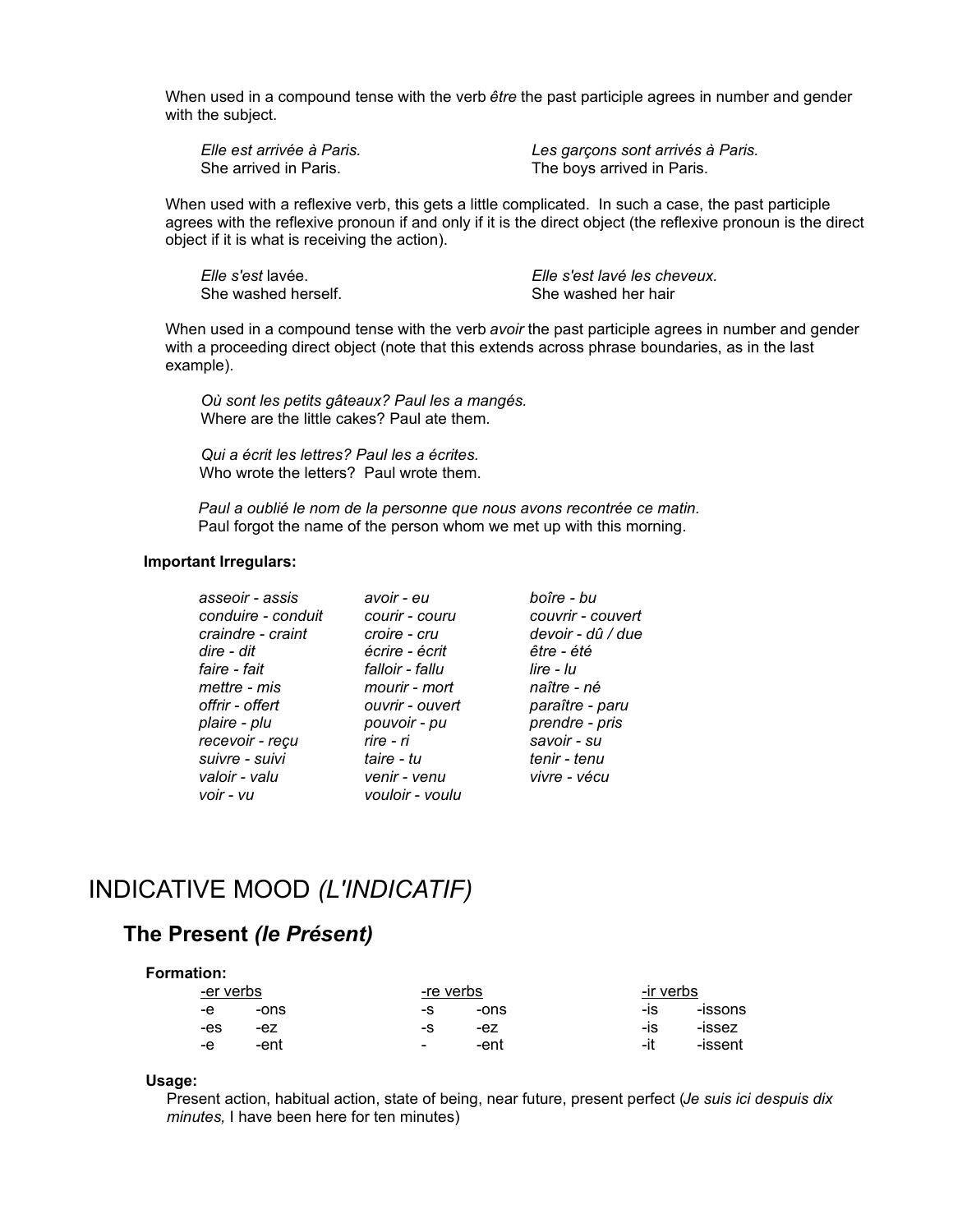### **Important irregulars:**

| aller - to go           |         | avoir - to have          |                                      | boire - to drink         |          |
|-------------------------|---------|--------------------------|--------------------------------------|--------------------------|----------|
| vais                    | allons  | ai                       | avons                                | bois                     | buvons   |
| vas                     | allez   | as                       | avez                                 | bois                     | buvez    |
| va                      | vont    | а                        | ont                                  | boit                     | boivent  |
| croire – to believe     |         | devoir - must/should     |                                      | <i>être</i> - to be      |          |
| crois                   | croyons | dois                     | devons                               | sois                     | sommes   |
| crois                   | croyez  | dois                     | devez                                | es                       | êtes     |
| croit                   | croient | doit                     | doivent                              | est                      | sont     |
| faire - to do/make      |         | lire - to read           |                                      | mettre - to put or place |          |
| fais                    | faisons | lis                      | lisons                               | mets                     | mettons  |
| fais                    | faites  | lis                      | lisez                                | mets                     | mettez   |
| fait                    | font    | lit                      | lisent                               | met                      | mettent  |
| mourir - to die         |         | naître - to be born      |                                      | partir - to leave        |          |
| meurs                   | mourons | nais                     | naissons                             | pars                     | partons  |
| meurs                   | mourez  | nais                     | naissez                              | pars                     | partez   |
| meurt                   | meurent | nait                     | naissent                             | part                     | partent  |
| pouvoir - to want       |         | <i>prendre - to take</i> |                                      | savoir - to know         |          |
| peux                    | pouvons | prends                   | prenons                              | sais                     | savons   |
| peux                    | pouvez  | prends                   | prenez                               | sais                     | savez    |
| peut                    | peuvent | prend                    | prennent                             | sait                     | savent   |
| suivre - to follow/take |         |                          | valoir - to be worth, deserve, merit | venir - to come          |          |
| suis                    | suivons | vaux                     | valons                               | viens                    | venons   |
| suis                    | suivez  | vaux                     | valez                                | viens                    | venez    |
| suit                    | suivent | vaut                     | valent                               | vient                    | viennent |
| vivre - to live         |         | voir - to see            |                                      | vouloir - to want        |          |
| vis                     | vivons  | vois                     | voyons                               | veux                     | voulons  |
| vis                     | vivez   | vois                     | voyez                                | veux                     | voulez   |
| vit                     | vivent  | voit                     | voient                               | veut                     | veulent  |

# **The Past Perfect** *(le Passé Composé)*

### **Formation:**

This is a compound verb with the present *(le présent)* form of *être/avoir* plus the past participle *(le participe passé).*

### **Usage:**

This describes an action in the past with an emphasis on its completion. Often used in conjunction with the imperfect *(l'imparfait).*

*Je suis allé à l'école.*  $\overline{a}$  *Je dormais quand tu m'a téléphoné.*<br>I went to school.  $\overline{a}$  *J* was sleeping when you called. I was sleeping when you called.

# **The Imperfect** *(l'Imparfait)*

## **Formation:**

Take the *nous* form of the present, drop the *-ons* and add:

| -ais | -ions  |
|------|--------|
| -ais | -iez-  |
| -ait | -aient |

### **Usage:**

An ongoing action in the past (either habitually, while another action was occurring or occurred, a mental/physical condition, etc)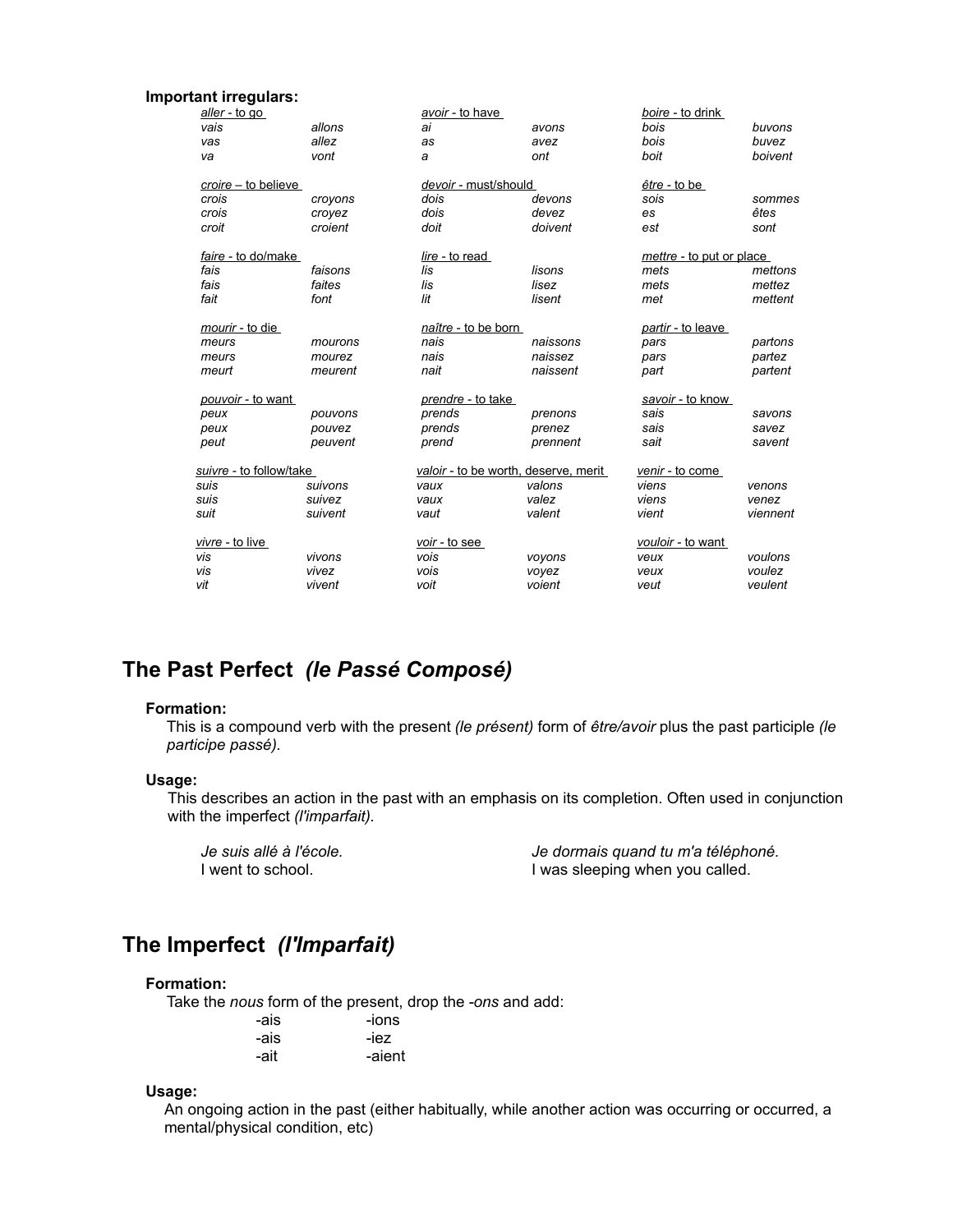*Il lisait pendant que j'écrivais* **Il lisait quand je suis entré.** He was reading while I was writing He was reading when I came in.

*Nous allions à la plage tous le jours.*  We went to the beach every day.

*J'attendais l'autobus despuis dix minutes quand il est arrivé.* I had been waiting for the bus for ten minutes when it arrived.

*Quand ma mère était jeune, elle était belle.*  When my mother was young, she was beautiful.

*Ça allait être merveilleux, mais rien du tout est allé comme nous prévisions.*  It was going to be wonderful, but nothing at all went according to our expectations.

Also, when used in a *si* clause on its own, this means a wish or a suggestion.

*Dis, si tu m'aidais? Si on allait regarder un film?*

Hey, what about helping me out? Hey, how about going to see a movie?

*Ah, si j'étais riche....* Oh, if only I were rich....

### **Important Irregulars: Important but not irregular:**

| être - to be |         | avoir - to have |         |
|--------------|---------|-----------------|---------|
| étais        | étions  | avais           | avions  |
| étais        | étiez   | avais           | aviez   |
| était        | étaient | avait           | avaient |

#### **Note:**

See *si clauses* for usage with the conditional mood (see below for details).

#### **Note:**

Some verbs have slightly different meanings between the imperfect (l'imparfait) and the past perfect (le passé composé):

| savoir (su)-       | knew (l'imparfait) vs. found out (le passé composé) |
|--------------------|-----------------------------------------------------|
| connaître (conné)- | knew (l'imparfait) vs. met (le passé composé)       |
| devoir (dû/due)-   | was supposed to (l'imparfait) vs.                   |
|                    | <i>probably/must have</i> (le passé composé)        |

## **The Pluperfect (Le Plus-Que-Parfait)**

### **Formation:**

This is a compound verb with the imperfect *(l'imparfait)* of *être/avoir* plus the past participle *(le participe passé).*

### **Usage:**

Describes a past event that happened before another event in the past.

*Ma mère avait déjà mangé quand nous sommes arrivés.* My mother had already eaten when we arrived.

*J'avais étudié la leçon que le professeur a expliquée.* I had studied the lesson which the professor explained.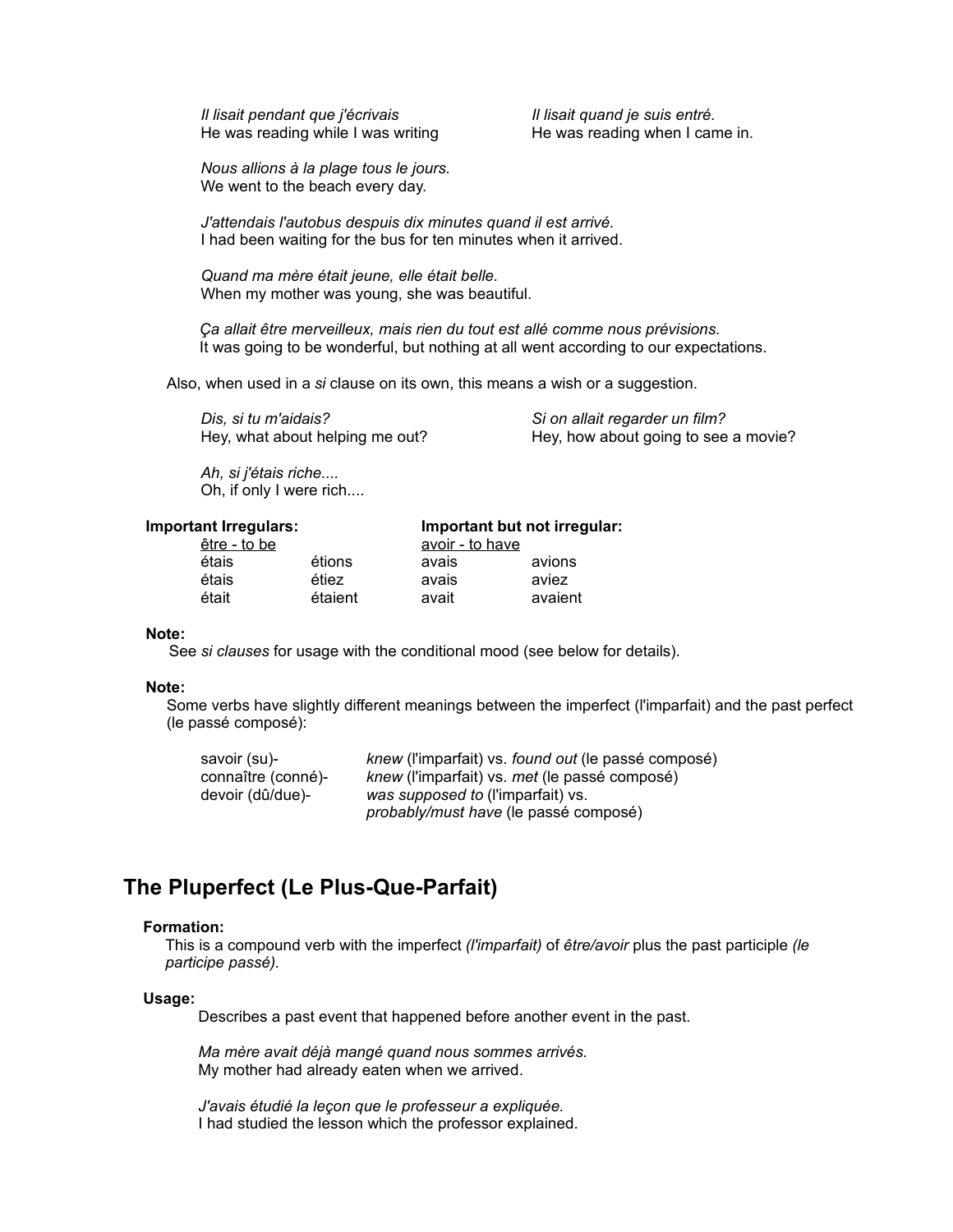(note the agreement of the proceeding direct object with the past participle, even across clauses).

*J'étais fatigué ce matin parce que je n'avais pas dormi heir soir.*  I was tired this morning because I hadn't slept last night.

*Gustav Eiffel, qui n'avait pas encore construit la fameuse tour parisienne portant son nom, donnera corps á la vision de Frédéric-August Bartholdi.* Gustav Eiffel, who hadn't yet built the famous Parisian tower that carries his name, would work on the vision of Frederic-August Bartholdi.

### **Note:**

This is used in *si* clauses with the past subjunctive *(le passé subjonctif)*; see sections below for details.

## **The Immediate/Near Past**

#### **Formation:**

Present tense *(le présent)* of *venir + de* + *infinitive.*

#### **Usage:**

Used to express something that is just happened in the near past.

He just ate. I just got back.

*Il vient de manger.* Je viens de retourner*.*

## **The Future** *(Le Futur)*

### **Formation:**

Add the following endings to the infinitive form of the verb:

| -ai | -ons |
|-----|------|
| -as | -ez  |
|     |      |

-a -ont

Note that with verbs that end in -re, the final e is dropped (*lire* becomes *lirai, liras,* and *naître* becomes *naîtrai, naîtras, etc*). Also note some common orthographic changes (given below): *-eler* verbs (*appeler)* and *-yer* verbs (*payer*).

#### **Usage:**

Action that will take place in the future.

*J'irai à Paris l'été prochain. J'y penserai.* I will go to Paris this next summer. I'll think about it.

*Je te dirai tout quand tu seras ici.* I'll tell you all of it when you are here.

**Important irregulars:** (only the *je* form is given for the future)

| acheter - achèterai | appeler – appellerai | aller – irai        |
|---------------------|----------------------|---------------------|
| avoir – aurai       | devoir – devrai      | envoyer - enverrai  |
| être – serai        | faire – ferai        | mourir - mourrai    |
| payer - paierai     | pouvoir - pourrai    | recevoir - recevrai |
| savoir - saurai     | tenir – tiendrai     | venir - viendrai    |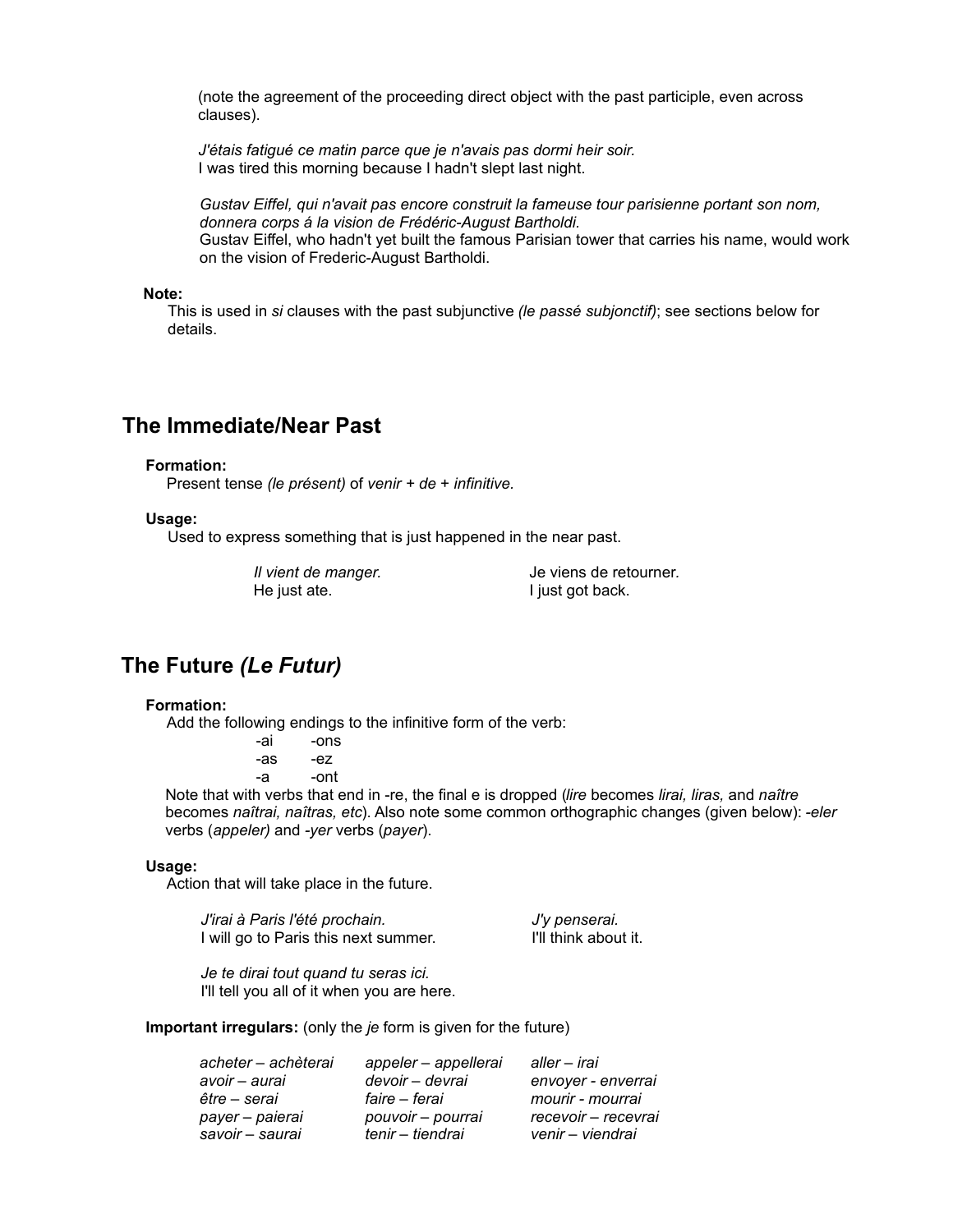*voir – verrai vouloir – voudrai* 

Also: *il faudra* (falloir) and *il pleuvra* (pleuvoir)

**Note:** 

This is used in *si* clauses with the present tense *(le présent);* see sections below for details.

# **The Future Perfect** *(Le Futur Antérior)*

### **Formation:**

Future tense of *être/avoir* followed by the past participle of the verb you are using *(le participe passé)*.

#### **Usage:**

This tense expresses what will have happened, usually in relation to some other event.

*Quand tu arriveras, nous serons déjà partis en vacances.*  When you arrive, we will have already left for vacation.

*J'aurai fini vers cinq heures du soir.*  I will have finished around 5pm.

*Je te téléphonerai quand le lettre seta arrivé.* I will call you when the letter arrives.

*Nous partirons aussitôt que Bridget aura fini son travail.*  We will leave as soon as Bridget has finished her work.

# **The Near Future** *(Le Futur Proche)*

### **Formation:**

Present tense *(le présent)* of *aller* + *infinitive.*

#### **Usage:**

Used to express something that is going to happen in the near future.

*Il va t'appeler. Nous allons manger.* He's going to call you. We're going to eat.

# CONDITIOINAL MOOD *(LE CONDITIONNEL)*

## **The Present Conditional** *(Le Conditionnel Présent)*

### **Formation:**

The present conditional mood *(le conditionnel présent)* is formed very similarly to the indicative future, only with a slight change in endings:

| -ais | -ions  |
|------|--------|
| -ais | -iez   |
| -ait | -aient |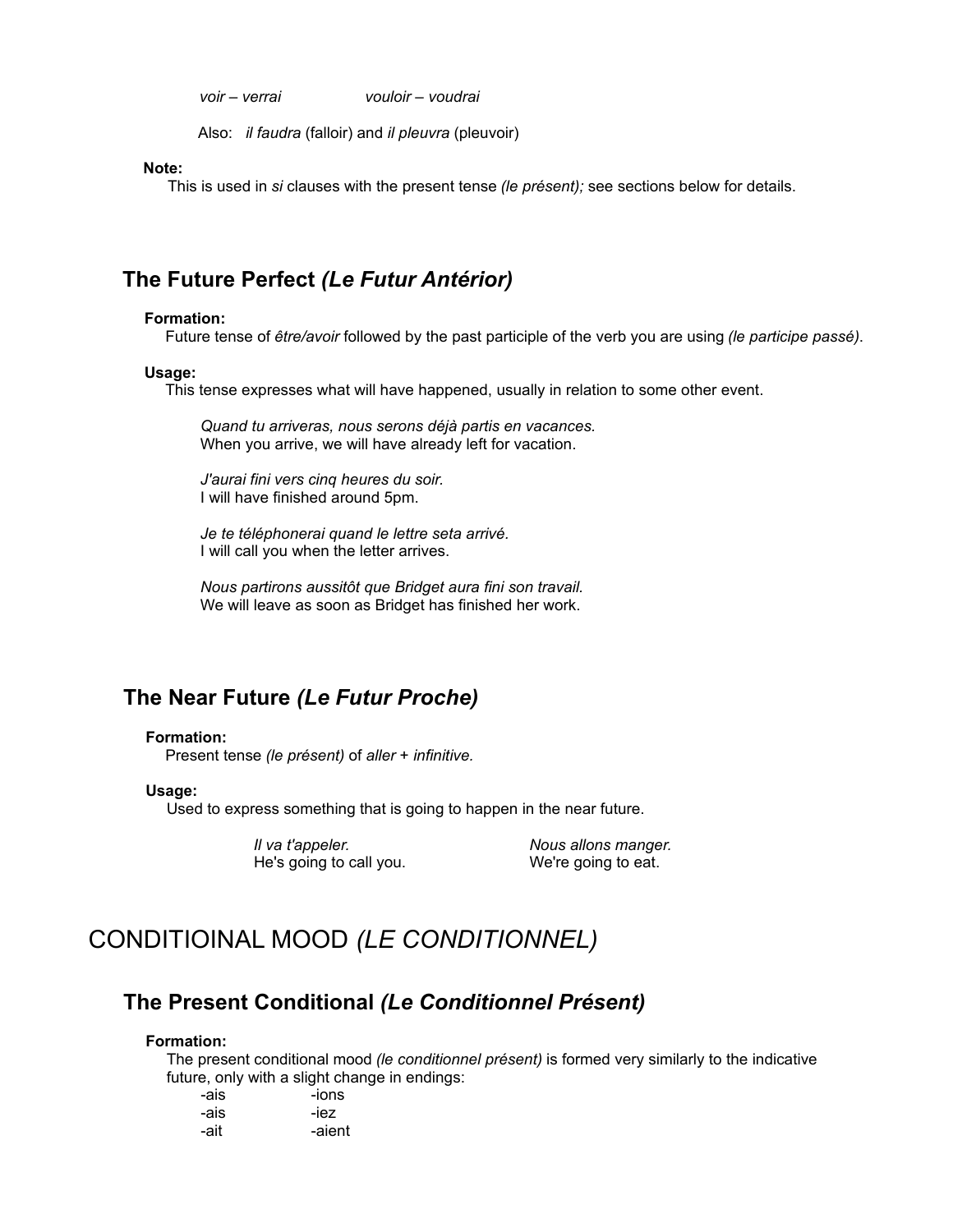### **Usage:**

The conditional *(le conditionnel)* is used:

- 1. to make polite requests
- 2. offer advice
- 3. talk about things that might happen if something else were possible
- 4. express a desire, and in particular what someone stated, hoped, or decided (in the past) would happen in the future (just as in English).
- 5. when you want to convey a sense of not being sure of something that will happen in the future (contrast with the certainty of the future tense)

*Je voudrais du café.* I would like some coffee.

*Est-ce que vous pourriez m'aider dans mon recherches?* Can you help me with my research?

*À votre place, j'abandonnerais cette idée.*  If I were you, I would give up that idea.

*Dans un monde parfait, il n'y aurait plus jamais de guerre.* In a perfect world, there would be no more war.

*J'aimerais bien le voir!*  I would love to see it!

*Je voudrais une grande maison.* I would like to have a big house.

*L'Institut sera fermé demain.* (future) */ L'Institut serait fermé demain.* (conditional) The Institute will be closed tomorrow. / The Institute might be closed tomorrow.

Also, the conditional is used in past declarative speech:

*Maintenent, elle dit qu'il ira au ciné.* (now = present tense, later = future tense) Right now, she says that he will go to the movies.

*Heir, elle a dit qu'il irait au ciné.* (yesterday = past tense, later = conditional tense) Yesterday, she said that he would go to the movies.

*Marianne a dit qu'elle ferait ses devoirs après le dîner.* Marianna said that she would do her homework after dinner.

*Le prof a décidé qu'il n'y aurait plus d'examens.* The professor decided that there would be no more exams.

One more important use of the conditional is in regards to reported facts/events that have been reported but not yet confirmed:

*Selon les études, le choclat serait bon pour la santé.* According to the studies, chocolate is good for your health.

*Dans l'accident aujourd'hui, il y aurait deux morts et plusieurs blessés.* There were reportedly two people killed and several injured in today's accident.

## **Important Irregulars:**

See the indicative future *(le futur).*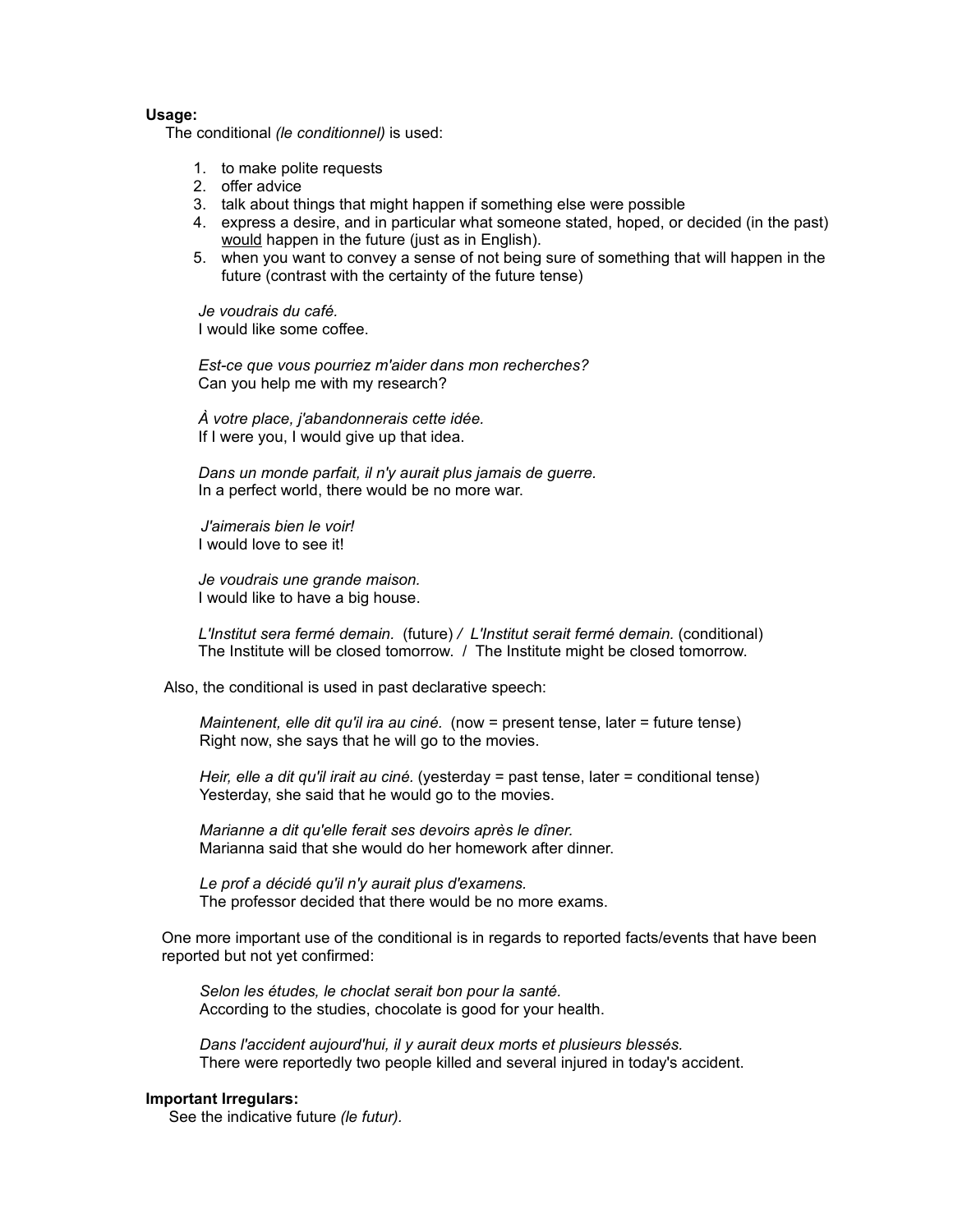**Note:**

This is used in *si* clauses with the imperfect *(l'imparfait);* see sections below for details.

## **The Past Conditional** *(Le Conditionnel Passé)*

## **Formation:**

This is a compound verb with the conditional present *(le continionnel présent)* of *être/avoir* plus the past participle *(le participe passé).*

### **Usage:**

This is used to express a conditional action that would have happened (but didn't), or would have been (but wasn't).

*À ta place, je n'aurais pas pris ma voiture.* In your place, I would not have taken my car.

*Si j'avais étudié, j'aurais réussi à l'examen.*  If I had studied, I would have passed the exam.

*J'aurais fait le travail si j'avais eu le temps.*  I would have done the work if I had had the time.

*J'aurais voulu voir ce film.* I would have liked to see that movie.

*Vous auriez dû étudier pour l'examen.*  You should have studied for the exam.

*Tu aurais pu me dire plus tôt.* You could have told me sooner.

### **Note:**

This is used in *si* clauses with the past perfect *(le plus-que-parfait);* see sections below for details.

*Tout le monde serait ici, si il ne avait pas plu.* Everybody would have been here, if it hadn't rained.

# IMPERATIVE MOOD *(L'IMPÉRATIF)*

### **Formation:**

There are two forms to the imperative *(l'impératif)*, based on *tu* and *vous*. In both cases, you use the present tense *(l'présent)* and drop the subject pronoun, and drop any final *-s* in the *tu* form if it exists. You can use the same construct in the *nous* form to make a suggestion for the group that includes yourself.

#### **Usage:**

This mood gives a command.

*Va me chercher du sucre, s'il vous plaît.* Go and get me some sugar, please.

*Soyez à l'heure!* Allons au marché. Be on time!<br>
Let"s go to the market.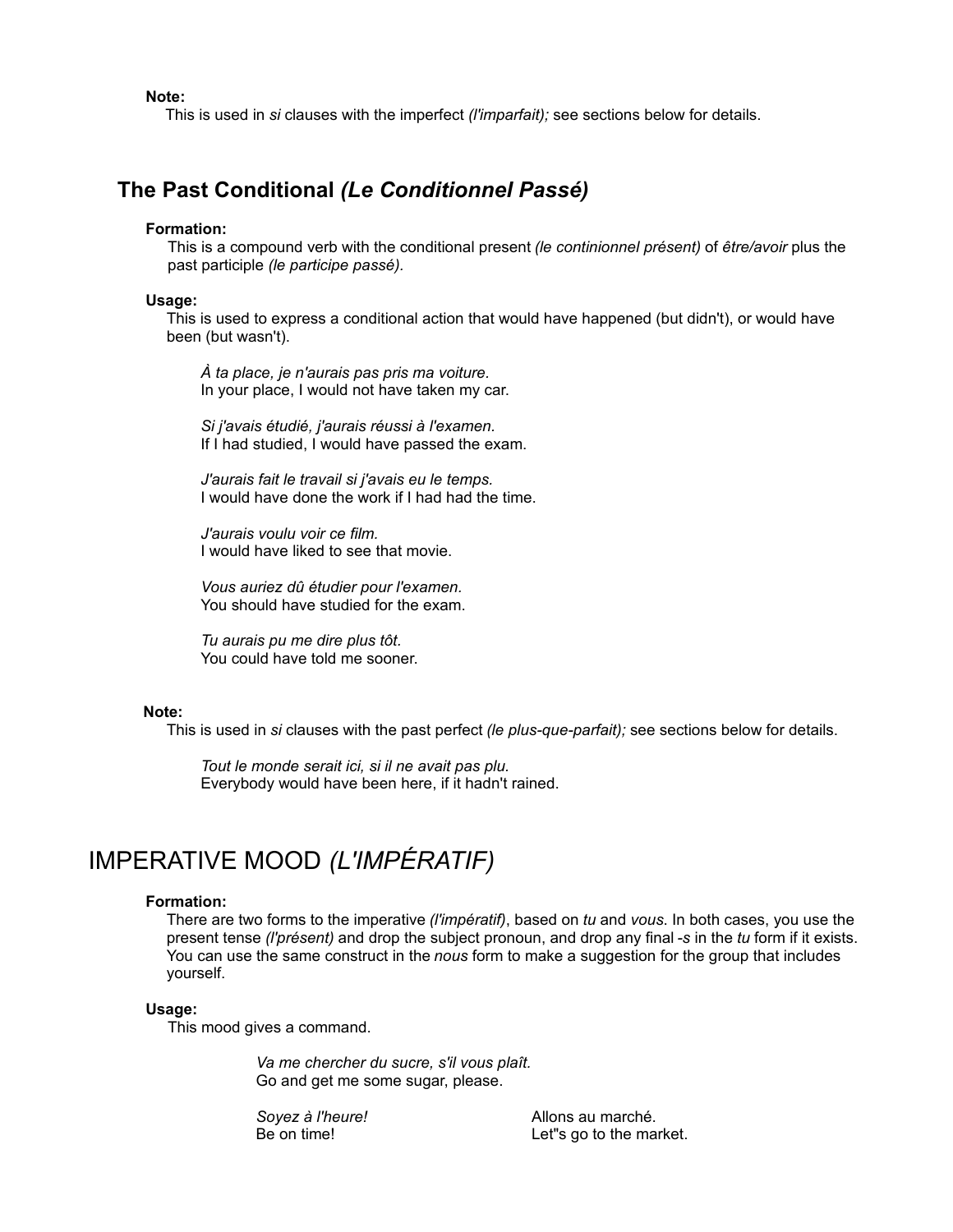### **Important Irregulars:**

être - *sois, soyez, soyons* avoir - *aie, ayez, ayons*

### **Note:**

In positive commands, pronouns come after the verb, and *me/te* are changed *to moi/toi*.

*Réponds-moi! Lavez-vous!* Answer me! Wash yourself!

# SUBJUNCTIVE MOOD *(LE SUBJONCTIF)*

# **The Present Subjunctive** *(Le Présent du Subjonctif)*

## **Formation:**

Take the *-ils* form of the present, drop *-ent*, and add:

| -е  | -ions *  |
|-----|----------|
| -es | $-iez *$ |
| -е  | -ent     |

Another way to think about it (which makes things a lot easier), is that the *nous* and *vous* forms are identical to the imperfect *(l'imparfait).* This makes a difference when it comes to verbs with two stems; rather than thinking about these as irregular verbs, if you just think that the *nous* and *vous* forms as being identical to *l'imparfait* it is a bit easier. For example:

| <i>venir</i> - to come |          |           |          |                    |          |
|------------------------|----------|-----------|----------|--------------------|----------|
| present tense          |          | imperfect |          | present subjuntive |          |
| viens                  | venons   | venais    | venions  | vienne             | venions  |
| viens                  | venez    | venais    | veniez   | viennes            | veniez   |
| vient                  | viennent | venait    | venaient | vienne             | viennent |

#### **Important Irregulars:**

| <u>être</u><br>sois<br>sois<br>soit       | soyons<br>sovez<br>soient        | aller<br>aille<br>ailles<br>aille      | allions<br>alliez<br>aillent      | avoir<br>aie<br>aies<br>ait        | ayons<br>ayez<br>aient         |
|-------------------------------------------|----------------------------------|----------------------------------------|-----------------------------------|------------------------------------|--------------------------------|
| <i>faire</i><br>fasse<br>fasses<br>fasse  | fassions<br>fassiez<br>fassent   | pouvoir<br>puisse<br>puisses<br>puisse | puissions<br>puissiez<br>puissent | savoir<br>sache<br>saches<br>sache | sachions<br>sachiez<br>sachent |
| vouloir<br>veuille<br>veuilles<br>veuille | voulions<br>vouliez<br>veuillent |                                        |                                   |                                    |                                |

### **Usage:**

To express feelings, judgments, what is desirable, opinions/advice, possibility, uncertainty, what may or may not be, wish, fear, or supposition- that which is not real. Specifically: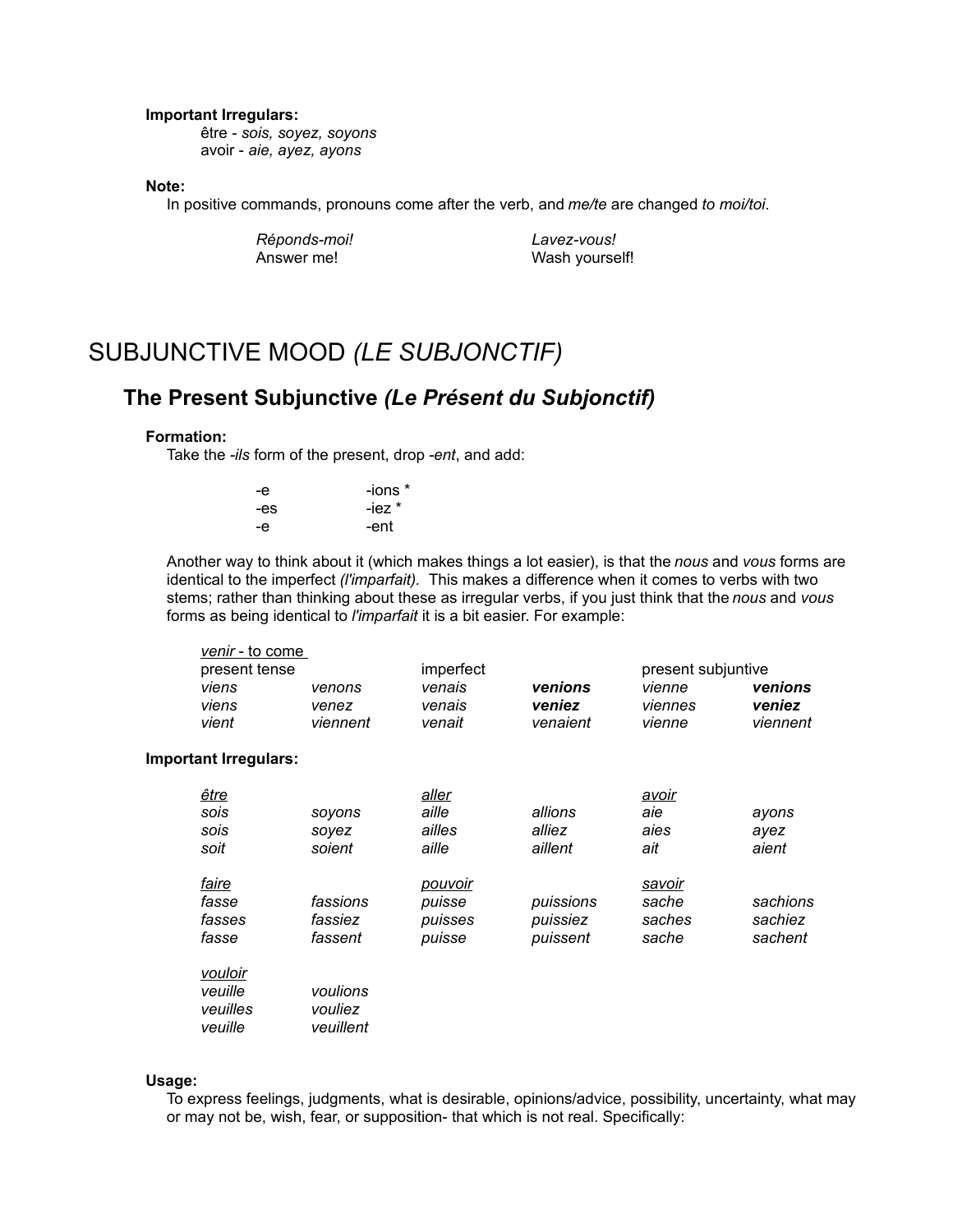- *1.* Verbs of desire: *vouloir, rêver, désirer, attendre, donner...*
- *2.* Verbs of sentiment: *aimer, adorer, détester, regretter, être <adjective> de...*
- **3.** After impersonal statements: *il faut que, il est nécessaire que, il semble que...*

This is used much more frequently in French than in English. One reason is that with the subjunctive there is no concordance of time as there is with the indicative. For example:

| Je pense qu'il viendra ce soir.    | Je pensais qu'il viendrait ce soir.   |
|------------------------------------|---------------------------------------|
| I think that he will come tonight. | I thought that he would come tonight. |

Note that in the examples above (indicative mood), the present tense is followed by a subordinate clause in the future, while a past tense is followed by the conditional. When using the subjunctive mood, time is much more simple:

| Je veux que tu fasse     | I want you to do       |
|--------------------------|------------------------|
| Je voulais que tu fasse  | I wanted you to do     |
| Je voudrais que tu fasse | I would like you to do |

The subjunctive used to have different tenses for time (*subjonctif imparfait*, etc), but these forms are no longer used. You might run into them in very formal or old writings however. The only instance where time matters is when you want to put the subjunctive action definitively before the action in the main clause (see *Le Subjonctif Passé* below).

The idea of doubt/uncertainty becomes very important when you negate certain phrases. "I believe that..." is an assertion of truth so it takes the indicative, but "I don't believe that..." is an assertion of doubt, which takes the subjunctive. On the other hand, "I doubt that..." is an assertion of doubt, so it is followed by the subjunctive, whereas "I don't doubt that..." takes the indicative.

| Je crois qu'il a 20 ans.              | Je ne crois pas qu'il ait 20 ans.            |
|---------------------------------------|----------------------------------------------|
| I believe he is 20 years old.         | I don't believe that he is 20 years old.     |
| Je doubte qu'il vienne.               | Je ne doubte pas qu'il viendra.              |
| I doubt that he will come.            | I don't doubt that he'll come.               |
| Je pense qu'elle me prête sa voiture. | Je ne pense pas qu'elle me prête sa voiture. |
| I think that she'll lend me her car.  | I don't think that she'll lend me her car.   |

**Note:** for the example above, *prêter* in the 3<sup>rd</sup> person singular has the same form as the subjunctive; this is one of the difficult things about the subjunctive, as there is a lot of overlap in form with the present indicative, depending on the verb. So in the phrase on the left above, *prête* is an example of the present indicative, and in the phrase on the right above, *prête* is an example of the subjunctive.

However, not all negated phrases change between the subjunctive and the indicative. For example, negating a statement of sentiment, is still a statement of sentiment!

| Je suis heureux que nous allions. | Je ne suis pas heureux que nous allions. |
|-----------------------------------|------------------------------------------|
| I'm happy that we're going.       | I am not happy that we're going.         |

So you need to use care when using the subjunctive and negation; sometimes the negation means that you switch between the indicative and the subjunctive, sometimes not. Just remember that the subjunctive means subjective, unreal, unsure, and that should get you through most of the time. This includes some forms of interrogation:

| J'insiste que vous soyez ici à l'heure. | Je n'insiste jamais que vous soyez ici à l'heure. |
|-----------------------------------------|---------------------------------------------------|
| I insist that you be here on time.      | I never insist that you be here on time.          |
| Il vaut mieux qu'il vienne.             | Il ne vaut pas mieux qu'il vienne.                |
| It would be better if he came.          | I wouldn't be better if he came.                  |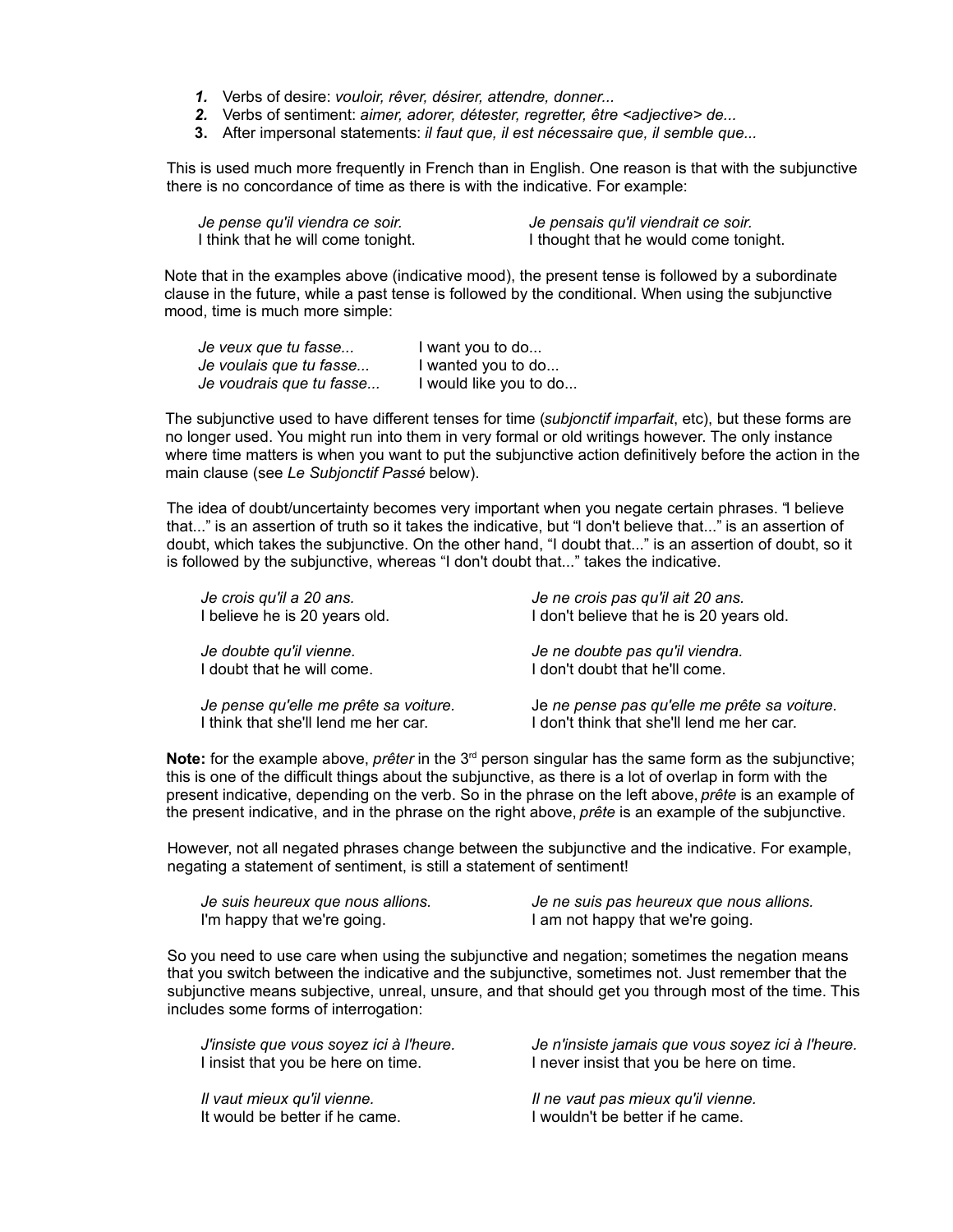It is important that you do the work. It isn't important that you do the work.

It seems that we need to go. It doesn't seem that we need to go.

*Penses-tu qu'il soit sympa? Oui, je pense qu'il est sympa.* Do you think that he is nice? Yes, I think he is nice.

*Non, je ne pense pas qu'il soit sympa.*  Non, I don't think that he is nice.

*Il est important que vous fassiez le travail. I n'est pas important que vous fassiez le travail.*

*Il paraît que nous avons besoin d'aller. Il ne paraît pas que nous ayons besoin d'aller.*

*Il est évident qu'elle te dit la vérité. Il n'est pas évident qu'elle te dise la vérité.* It's clear that she is telling you the truth. It isn't clear if she is telling you the truth (or not).

**Note:** *Il faut que* is an interesting construct, which I find to be a bit illogical when it comes to negation and expressing obligation:

| Il faut qu'il soit puni.             | Il ne faut pas qu'il soit puni.          |
|--------------------------------------|------------------------------------------|
| It is necessary that he be punished. | It is necessary that he not be punished. |

Negating *falloir* does not mean negating the obligation, it negates what is required/necessary (and still takes *le subjonctif!*). If you want to express the lack of obligation, you have to use another construct altogether (see the Personal Obligation section below):

*Il faut que tu partes. Il ne faut pas que tu partes.*  You need to leave. You need to not leave.

*Il n'est pas nécessaire que tu partes. Tu n'es pas obligé de partir. Tu n'as pas besoin de partir. Tu n'as pas á partir.* You don't have to leave.

Note that the subjunctive is used only when the subjects of the main clause and the subordinate clause are different; if they are the same then the infinitive is used.

| I want you to come back.         | I want to come back.  |  |
|----------------------------------|-----------------------|--|
| Ils préfèrent que nous restions. | Ils préfèrent rester. |  |
| They prefer that we stay.        | They prefer to stay.  |  |

*Je veux que tu reviennes. Je veux revenir.*

The subjunctive is also used with phrases/clauses that modify a superlative:

*Voilà la plus belle femme que j'aie jamais vue.* There is the most beautiful woman that I have ever seen.

*La seule voiture bleue que nous puissions conduire se trouve là bas.* The only blue car that we can drive is over there.

Another use of the subjunctive is for indefinite antecedents, which is when an object is talked about in the main clause that is nonexistent or whose existence is in doubt.

*Nous cherchons quelqu'un qui puisse travailler indépendamment.* We are looking for someone who can work independently.

*Il ne connaît personne qui veuille venir à la fête.* He doesn't know anyone who would want to come to the party.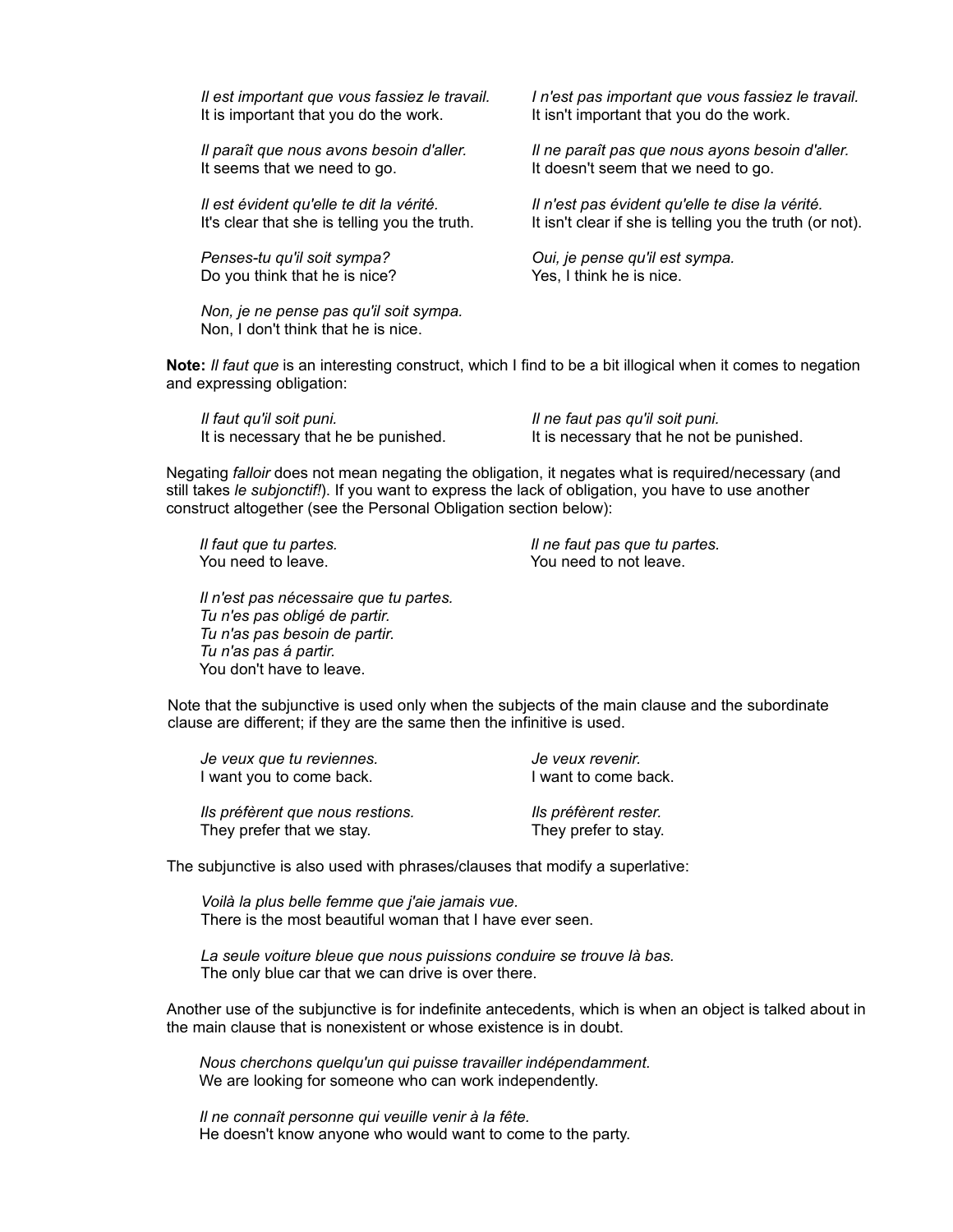The important aspect is the doubt or lack of existence. If the implication is that something does indeed exist, the indicative is used:

*Il connaît quelqu'un qui veut venir à la fête.* He knows someone who wants to come to the party.

### **Note on Conjunctions:**

The subjunctive is required after some conjunctions. This seems to be a somewhat confusing and arbitrary topic, and probably is best to be memorized and/or learned by rote. These conjunctive phrases usually end in *que*, and if the two clauses have the same subject are usually replaced by a form without *que*, which would take the indicative.

These conjunctions always take the subjunctive case, as there is no prepositional forms to use without *que* (therefore using the same subject in both clauses is OK):

| jusqu'à que | until                                         |
|-------------|-----------------------------------------------|
| bien que    | although / despite (opposite of <i>donc</i> ) |
| quoique     | although / despite (opposite of <i>donc</i> ) |
| pourvu que  | provided that                                 |

*Quoiqu'elle soit belle, il ne l'aime pas.* Although she is beautiful, he does not love her.

*Tu ne peux pas recevoir ton diplôme juqu'à ce que tu finisses tes cours.* You cannot receive your diploma until you finish your classes.

*Le gâteau doit rester au four jusqu'a qu'il soit cuit.* The cake should stay in the oven until it is cooked.

*Bien que j'aie faim, je n'ai rien mangé.* Although I was hungry, I didn't eat anything. (note that the passé composé is what defines the past tense here)

Note on *bien que* and *quoique:* these are used with phrases and clauses. If you want to express although/despite with a noun, you use *malgré*: *Malgré la pluie, je ne prends pas mon parapluie.*

These conjunctions take the subjunctive if the subjects differ, otherwise they are replaced by the non*que* form given, and the subjunctive is not used (rather, the infinitive is used):

| pour que (-)                   | so that       |                                            |
|--------------------------------|---------------|--------------------------------------------|
| afin que (de)                  | so that       |                                            |
| à moins que (de)               | unless        |                                            |
| à condition que (de)           | provided that |                                            |
| avant que (-)                  | before        | (note that après que takes the indicative) |
| sans que (-)                   | without       |                                            |
| où que                         | wherever      |                                            |
| quoi que                       | whatever      |                                            |
| qui que                        | whoever       |                                            |
| quel que                       | whichever     |                                            |
| si <adjective> que</adjective> | however       |                                            |

*Je partirai à moins qu'il ne vienne pas.* I will leave unless he does not come.

*Phillippe est parti sans que tu lui dises au revoir.*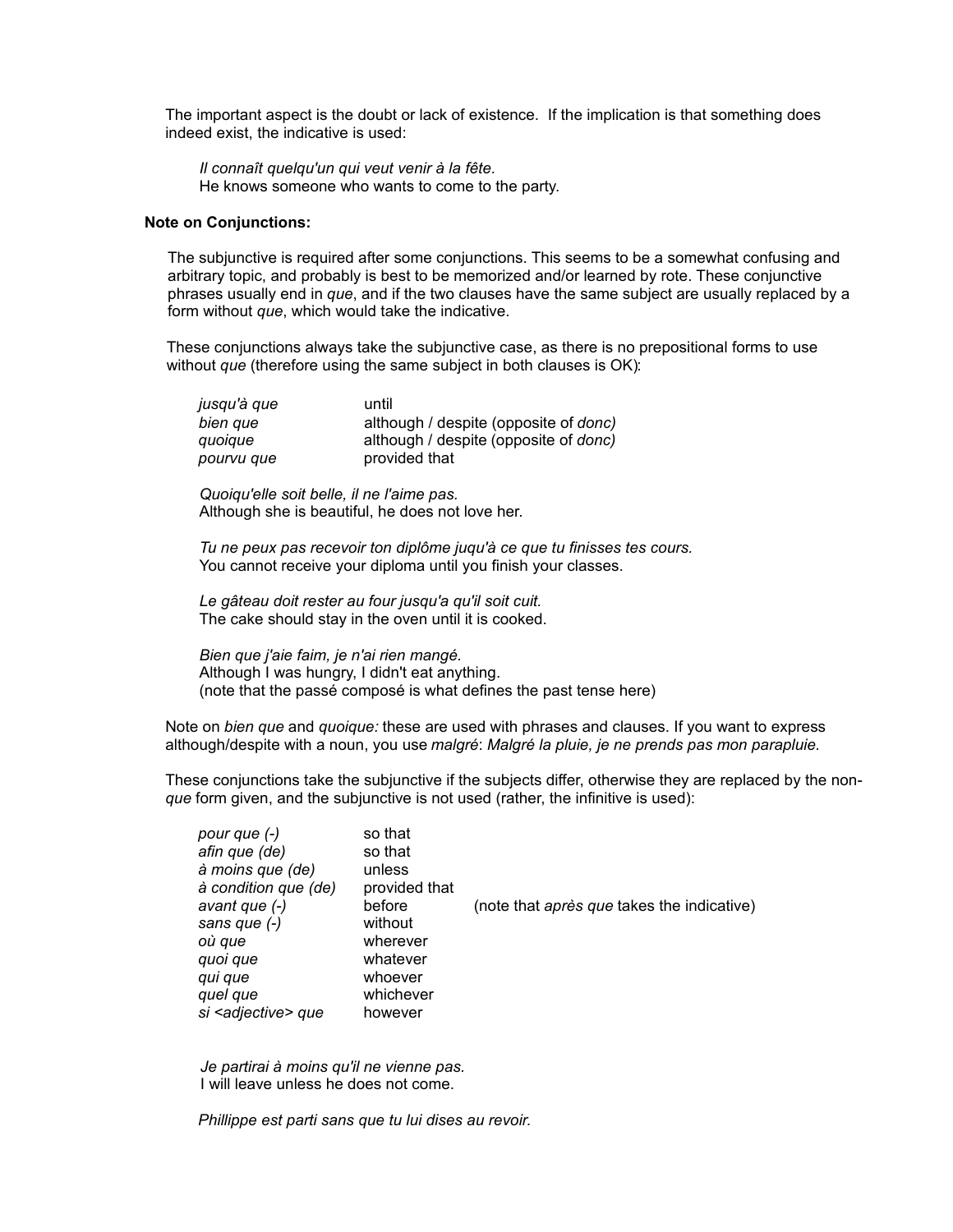Phillip left without you saying goodbye to him.

*Phillippe est parti sans te dire au revoir.* Philip left without saying goodbye to you.

*Téléphone à tes parents, afin qu'ils sachent où nous sommes.* Call your parents, so they know where we are.

*Je vais leur téléphoner afin de commander une pizza.* I'm going to call them to order a pizza.

*Où que j'aille dans la vie, je me souviendrai de votre gentillesse.* Wherever I go in life, I will remember your kindness.

*Si idiot que ce soit, rends-moi ce service.* However idiotic it may be, do me this favor.

### **Note:**

Again, if you are stating something that you hold/feel to be true, do not use the subjunctive. If you are denying or otherwise doubting something, then the subjunctive is used:

*Je crois que tu est fatigué. Je ne crois pas que tu sois fatigué.* I believe that you are tired. The lower of the lower that you are tired.

Also note that neither *esperer* nor *penser* take the subjunctive:

*J'espère qu'il fait le ménage.*  I hope that he does the housework.

*Je pense qu'il est malade aujourd'hui.* I think that he is sick today.

## **The Past Subjunctive** *(Le Passé du Subjonctif)*

## **Formation:**

This is a compound verb tense, formed by the present subjunctive *(le présent du subjonctif)* of *être/avoir* plus the past participle *(le participe passé).*

## **Usage:**

Same as the present subjunctive *(le présent du subjonctif),* only the wish/desire clause describes an action that took place before the action in the main clause. This is a very important distinction,

| Il est possible qu'il soit parti. | Je doute qu'il ait fait cela. |
|-----------------------------------|-------------------------------|
| It is possible that he has left.  | I doubt that he did that.     |

How you mix the tense of the main clause with the subjunctive present/past are all grammatically fine, but do change the meaning to allow complex constructs of meaning:

| Je regrette gu'il vienne.      | I regret (now) that he is coming.                                 |
|--------------------------------|-------------------------------------------------------------------|
| Je regrette qu'il soit venu.   | I regret (now) that he came.                                      |
| J'ai regretté qu'il vienne.    | I regretted (in the past, maybe not any longer) that he is coming |
|                                | (he is coming now or in the future).                              |
| J'ai regretté qu'il soit venu. | I regretted (in the past) that he came (he came prior to my       |
|                                | regretting it).                                                   |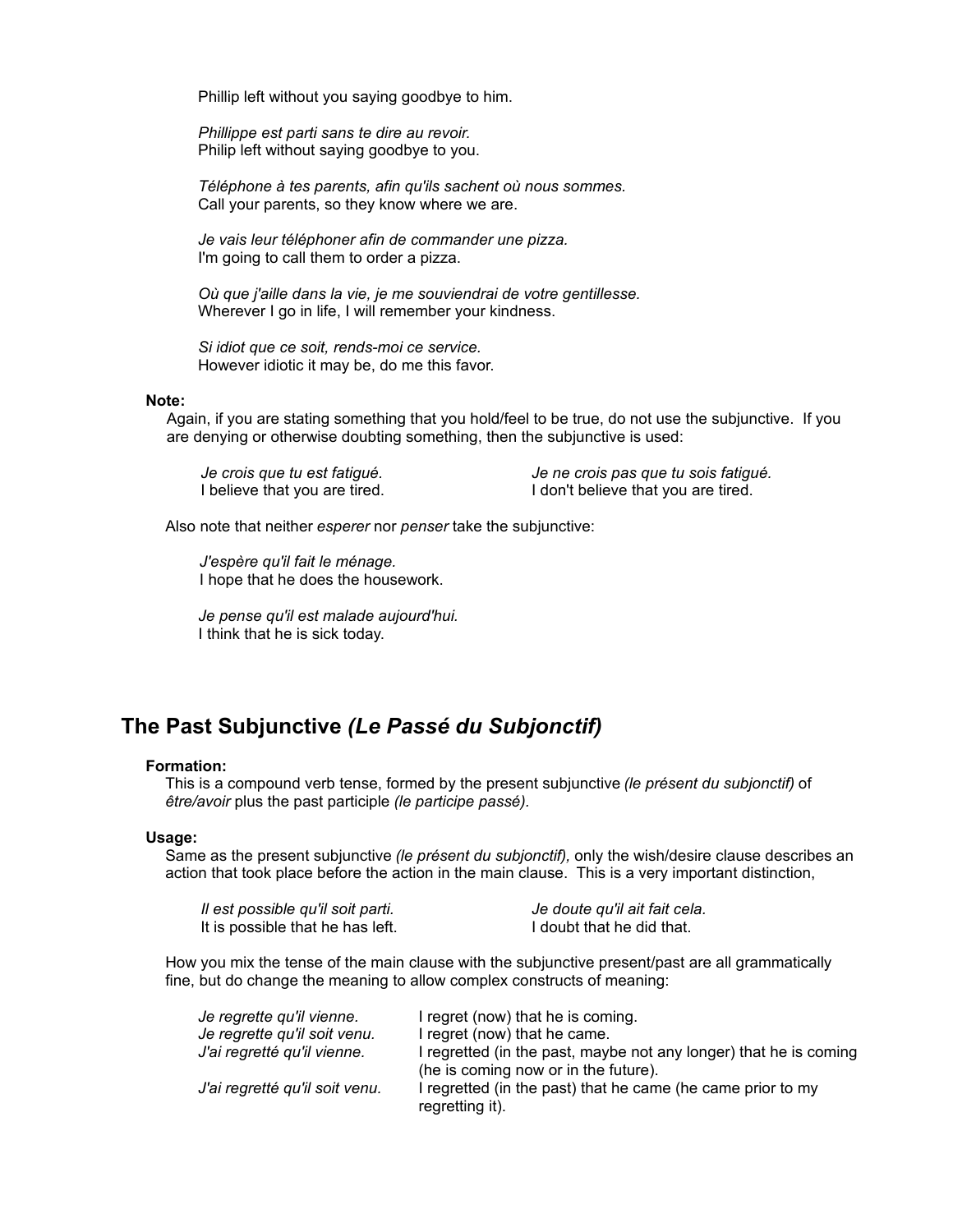Just like the regular subjunctive, if you have the same subject in both clauses, it collapses to use an infinitive form. To keep the idea of the secondary/subjunctive action happening before the action of the main clause, this means you use the past infinitive:

*Je regrette que je sois allé... WRONG! Je regrette d'être allé... RIGHT!*

See the Past Infinitive below.

# OTHER TOPICS

## *Si* **Clauses**

### **Formation:**

The word *si* can be used to create sentences with multiple clauses that correspond to if-then clauses in English. There are three main types:

### **First conditional:**

This is formed with the *si* clause in the present indicative *(le présent)* or the past perfect *(le passé composé),* and the main clause in either the present, future, or imperative, depending on the intention.

*Nous ne sortons pas s'il pleut. Si j'ai le temps, je le ferai.* We don't go out if it rains. If I have the time, I will do it.

*Viens me voir si tu peux. Si tu as fini, tu peux partir.*

Come and see me if you can. If you have finished, you can leave.

*Si tu n'as pas finis, dis-moi.* If you haven't finished, tell me.

## **Second conditional:**

This is formed with the *si* clause in the imperfect *(l'imparfait)*, and the main clause in the present conditional *(le conditionnel présent)*. This expresses something that is contrary to fact or unlikely to occur; a hypothetical that is outside of reality.

*Si nous habitions à Paris, nous parlerions français tout le temps.* If we lived in Paris, we would speak in French all the time.

*Si je gagnais à la loterie, j'acheterais une nouvelle moto*. If I won the lottery, I would buy a new car.

*Si j'avais le temps, je le ferais.* If I had the time, I would do it (implies that I do not have the time).

*Si tu étudiais, tu serais intelligent.* If you studied, you would be smart (implies that you do not study)

### **Third Conditional:**

This is formed with the *si* clause in the pluperfect *(le plus-que-parfait)* and the main clause in the past conditional *(le conditionnel passé)*. This expresses a hypothetical situation in the past that is different from reality.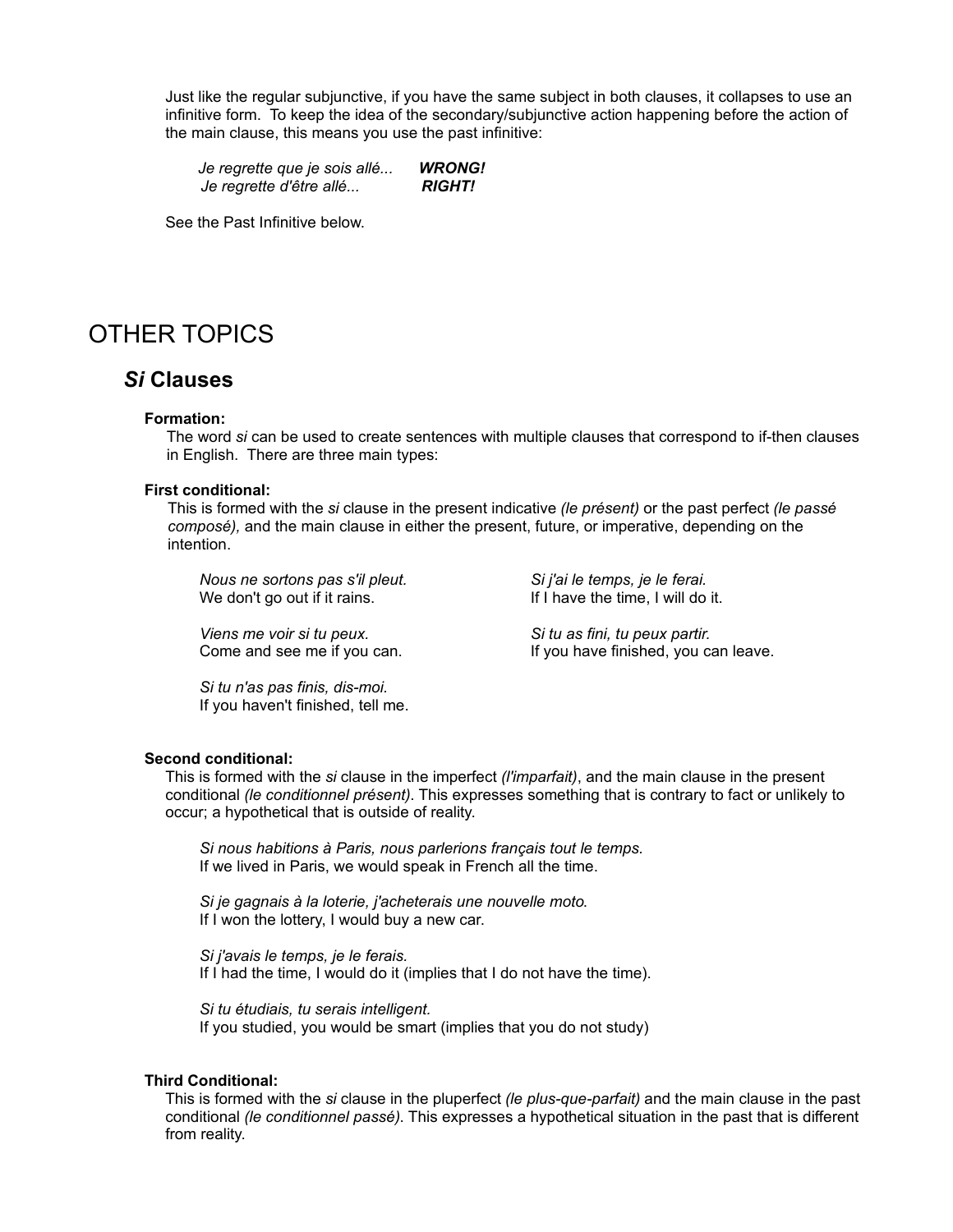*Si vous étiez allés à la boum, vous seriez amusés.* If you had gone to the party, you would have had fun.

*Si elle vous avait vu, elle vous aurait aidé.*  If she had seen you, she would have helped you.

*Si j'avais su, je ne t'aurais pas écouté.* Had I known, I would not have listened to you.

There are other patterns besides the three common ones above; context will help you figure out the sequence of tenses. The tenses will be the same in English as in French, so just follow your intuition and you should be OK.

*Si tu avais étudié (plus-que-parfait), tu pourrais répondre à ces questions (le conditionnel).* If you had studied (pluperfect), you would be able to answer these questions (conditional).

*S'il fait beau (présent), on fait souvent une promenade (présent).* If the weather is nice (present), we often take a walk (present).

*On pourrait aller au restaurant (conditionnel), si j'avais fini (plus-que-parfait) mes devoirs.* We could go to the restaurant (conditional), if I had finished my homework (pluperfect).

## **Passive Voice**

### **Formation:**

The passive voice is when the action is being done to the subject, rather than the other way around (the actor is can be given with the preposition *par,* unless the verb expresses a state of being, in which case it is *de)*. For example:

| Benoît lit le livre.          | Le livre est lit par Benoît.        |
|-------------------------------|-------------------------------------|
| Benoît is reading the book.   | The book is read by Benoît.         |
| Tout le monde le respecte.    | Il est respecté de tout le monde.   |
| Everybody respects him.       | He is respected by everybody.       |
| Anne fait la tarte.           | La tarte est faite par Anne.        |
| Anne is making the cake.      | The cake is being made by Anne.     |
| Mes amis aiment bien ma mére. | Ma mére est aimée bien de mes amis. |
| My friande like my mother     | My other is like by my friends      |

My friends like my mother. My other is like by my friends.

There are two ways of forming the passive voice in French The first is formed by some conjugation of *être* followed by the past participle *(le participe passé),* where the mood/tense of *être* is dependent on what the phrase is saying (all moods/tenses can apply). Note that since the recipient of the action appears before the conjugated *être* verb, the past participle needs to agree in gender/number with the subject (just like in other compound tenses).

| Françoise lit le livre.        | Le livre est lite par Françoise.     |
|--------------------------------|--------------------------------------|
| Françoise is reading the book. | The book is being read by Françoise. |

The passive voice can be used in any tense:

| Le livre a été lite par Gabrielle. | Le livre sera lite par Gabrielle.   |
|------------------------------------|-------------------------------------|
| The book was read by Gabrielle.    | The book will be read by Gabrielle. |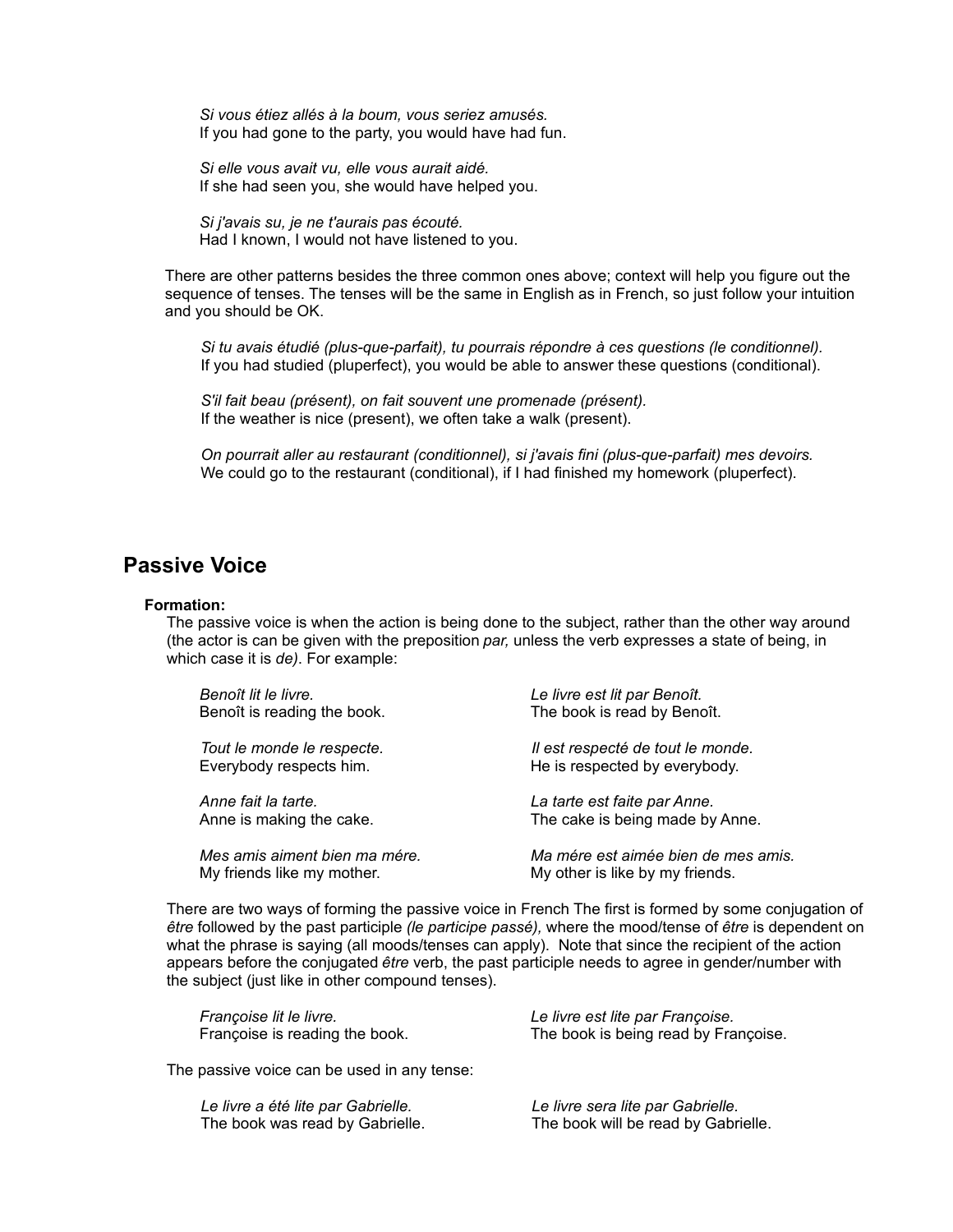*Le livre serait lite par Gabrielle. Je veux que le livre soit lite par Gabrialle.* The book would be read by Gabrielle. I want the book be read by Gabrielle.

The passive voice is used as it is in English- to put more emphasis on the performer of the action, or to not identify the performer of the action at all.

| Un enfant écrit ce livre.           | Ce livre a été lit par un enfant. |
|-------------------------------------|-----------------------------------|
| A child wrote this book.            | This book was written by a child. |
| Quelqu'un a écrit ce livre en 1975. | Ce livre a été lit en 1975.       |
| Someone wrote this book in 1975.    | This book was written in 1975.    |

## **Note:**

The passive voice is used in French, but it is preferable to avoid it if you can. There are a couple of ways of rewording a sentence to avoid a passive construct:

To focus on the performer, use *c'est:*

| Cette film a été faite par Marie-Claire. | C'est Marie-Claire qui a fait cette film. |
|------------------------------------------|-------------------------------------------|
| This film was made by Marie-Clarie.      | It was Marie-Claire who made this film.   |
| Le record a été battu par Thierry.       | C'est Thierry qui a été battu le record.  |
| The record was broken by Thierry.        | It was Thierry who broke the record.      |

To avoid identifying the performer of the action, you can use the impersonal pronoun *on:*

| Ils ont été dits de venir à midi.   | On leur a dit de venir à midi.    |
|-------------------------------------|-----------------------------------|
| They were told to come a noon.      | They were told to come at noon.   |
| La voiture avait été vendue samedi. | On avait vendu la voiture samedi. |
| The car was sold on Saturday.       | The car was sold on Saturday.     |

You can also avoid mentioning the performer of the action by using the *se passive:* using a reflexive pronoun with a normally non-reflexive verb, to demonstrate the passive nature of the action:

| Elle s'applle Isabelle.               | Cela ne se fait pas.                           |
|---------------------------------------|------------------------------------------------|
| She is called Isabelle.               | That is not done.                              |
| Ce livre se compose de 8 chapitres.   | La glace se vende ici.                         |
| This book is comprised of 8 chapters. | Ice cream is sold here.                        |
| Les mûres ne se vendent pas ici.      | Ce produit devrait s'utiliser quotidiennement. |
| Blackberries are not sold here.       | This product should be used daily.             |

# *faire + <infinitive>*

### **Usage:**

This is not really the passive voice, but the expression *faire + <infinitive>* is used to describe actions that we make or have other people do:

*Je fais développer les photos. Ta voiture est sale- fais-la laver.* I am having the pictures developed. Your car is dirty- have it cleaned!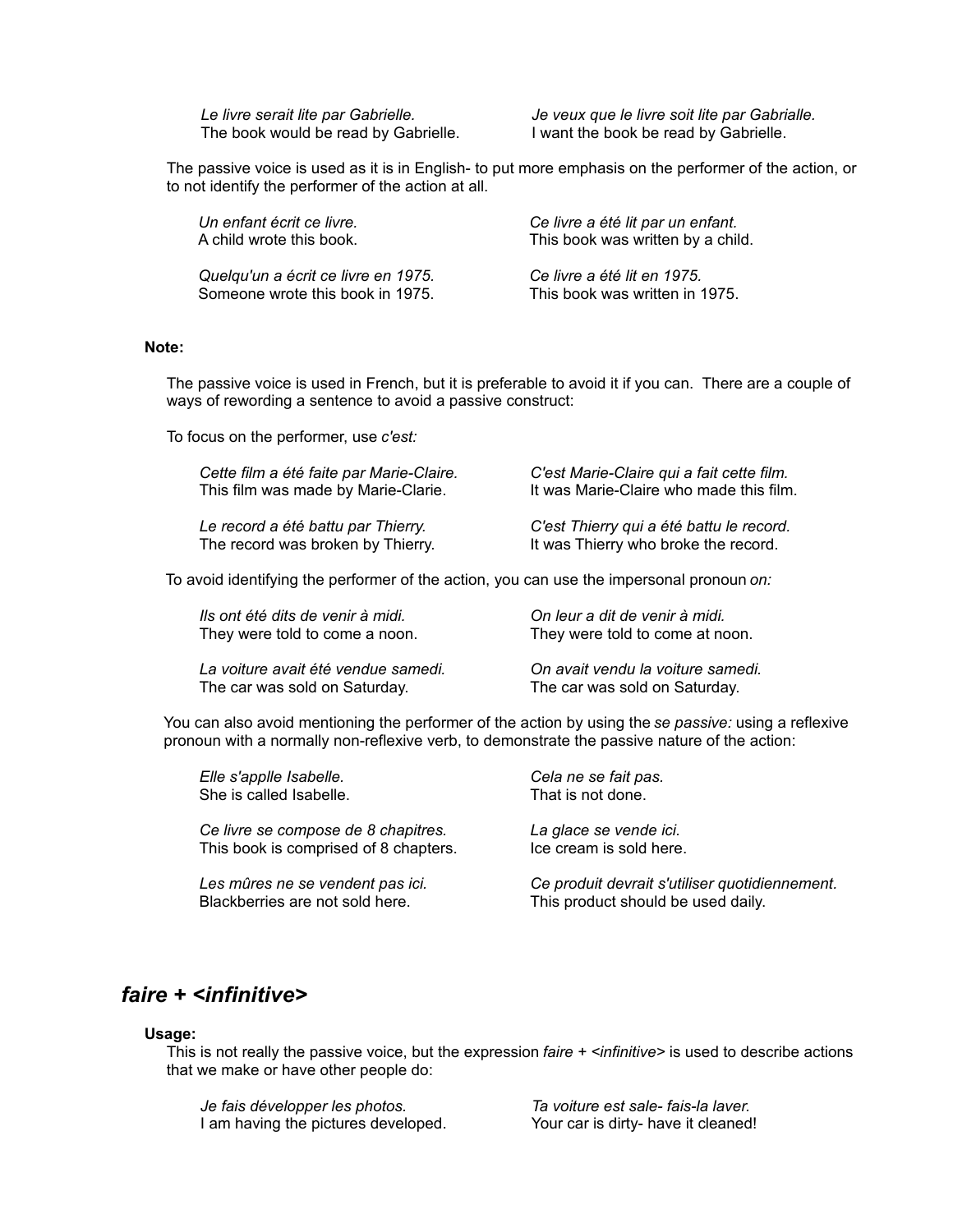It is also used to describe situations where people are made or forced to perform an action:

*Le professeur fait étudier les élèves.* The teacher makes the students study.

The use of *se faire + <infinitive>* is used to describe actions that people are having done for/to themselves:

*Je vais me faire couper les* cheveux. I'm going to have my hair cut.

*J'ai fait reparer ma montre.* I had my watch fixed.

### **Idiomatic usage:**

*faire savoir* means "to let someone know":

*Faites-le moi savoir dès que possible.* Let me know as soon as possible.

# **Personal Obligation**

## **Note:**

| Il faut que $+$ $\leq$ infinitive $>$             | One should  / One has to |
|---------------------------------------------------|--------------------------|
| Il faut que + <subjunctive></subjunctive>         | It is necessary that     |
| Devoir + <infinitive></infinitive>                | I/you/etc. have to       |
| Il ne faut pas que + < subjunctive >              | One should not           |
| Il n'a pas à $+$ $\leq$ infinitive $>$            | It is not necessary to   |
| Je n'ai pas besoin de + <infinitive></infinitive> | I don't have to          |
| Vous n'avez obligé de + <infinitive></infinitive> | You don't have to        |

Note that you do not put a negative clause after *il faut que...*. The negative comes wrapped around the *il faut que*:

*Il ne faut pas au'on achète plus du chocolat.* You shouldn't buy more chocolate.

If you want to say that it is not imperative that you don't do something, you have to use another form:

*Vous n'avez obligé d'acheter plus du chocolat.* You don't have to buy more chocolat.

# **The Past Infinitive** *(L'Ifinitif Passé)*

### **Formation/Usage:**

The past infinitive is used whenever an infinitive is called for, but you want to express that the action takes place before the action of the main verb. It is formed from the infinitive of *avoir* or *être* + the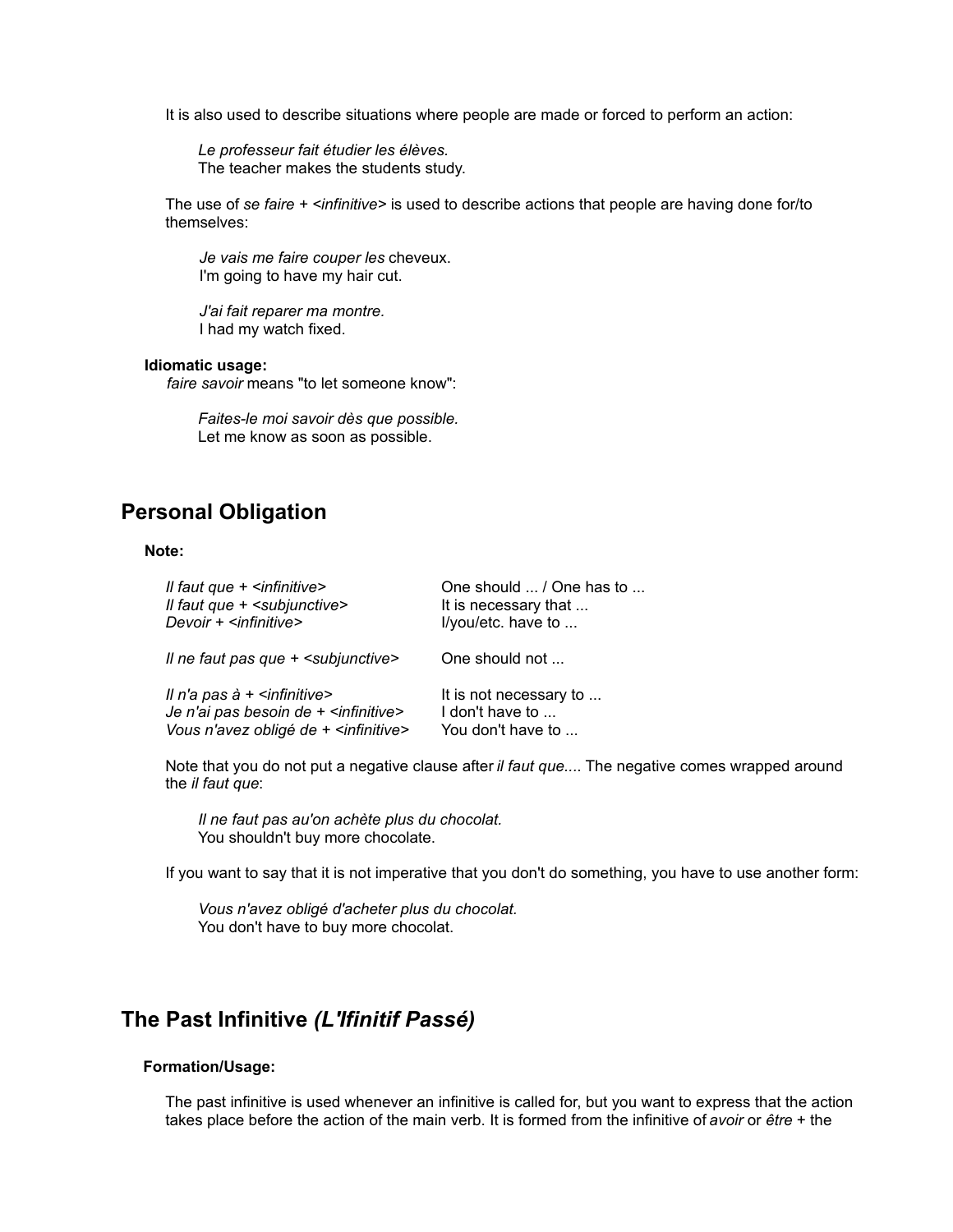past participle. Note that agreement of the participle and the subject happens as per normal.

*Je suis content d'avoir trouvé un emploi.* I'm happy to have found a job.

*Qu'est-ce que tu vas faire après avoir fini tes études?* What are you going to do after having finished your studies?

*Alice a étudié après s'être reposée.* Alice studied after having rested.

This form us used when you have two clauses, one of which would be in the past subjunctive but you have identical subjects in both clauses:

*Je regrette que nous soyons allés au cinèma hier soir.* I regret that we went to the movies last night.

*Je regrette d'être allé au cinèma hier soir.* I regret that I went to the movies last night / I regret going to the movies last night.

Note that in the above example, a *de* was used before the infinitive; this is dependent on the verb you are using so caveat emptor.

## **Note:**

When using a negative form (past infinitive or otherwise), if you want to use a negative construct with it, all words of the negative construct go before the infinitive:

*Je regrette de ne pas être allé au cinèma hier soir.* I regret not going to the movies last night.

*Je suis heureux de ne jamais avoir fumé.* I am happy to have never had smoked before.

## **Object, Adverbial and/or Reflexive Pronoun Order**

### **Pronoun ordering:**

When multiple pronouns are used in a sentence, they all are placed in front of the verb and their ordering is set:

|                                                 | me<br>te<br>se<br>nous<br>vous | le<br>la<br>les | lui<br>leur |                        | v | en |
|-------------------------------------------------|--------------------------------|-----------------|-------------|------------------------|---|----|
| Je montre la carte à mon père.                  |                                |                 |             | Je la lui montre.      |   |    |
| I'm showing the letter to my father.            |                                |                 |             | I'm showing it to him. |   |    |
| Je mets la carte sur la table.                  |                                |                 |             | Je I'y mets.           |   |    |
| I'm putting the letter on the table.            |                                |                 |             | I'm putting it there.  |   |    |
| Ne me les donnez pas.<br>Don't give them to me. |                                |                 |             |                        |   |    |